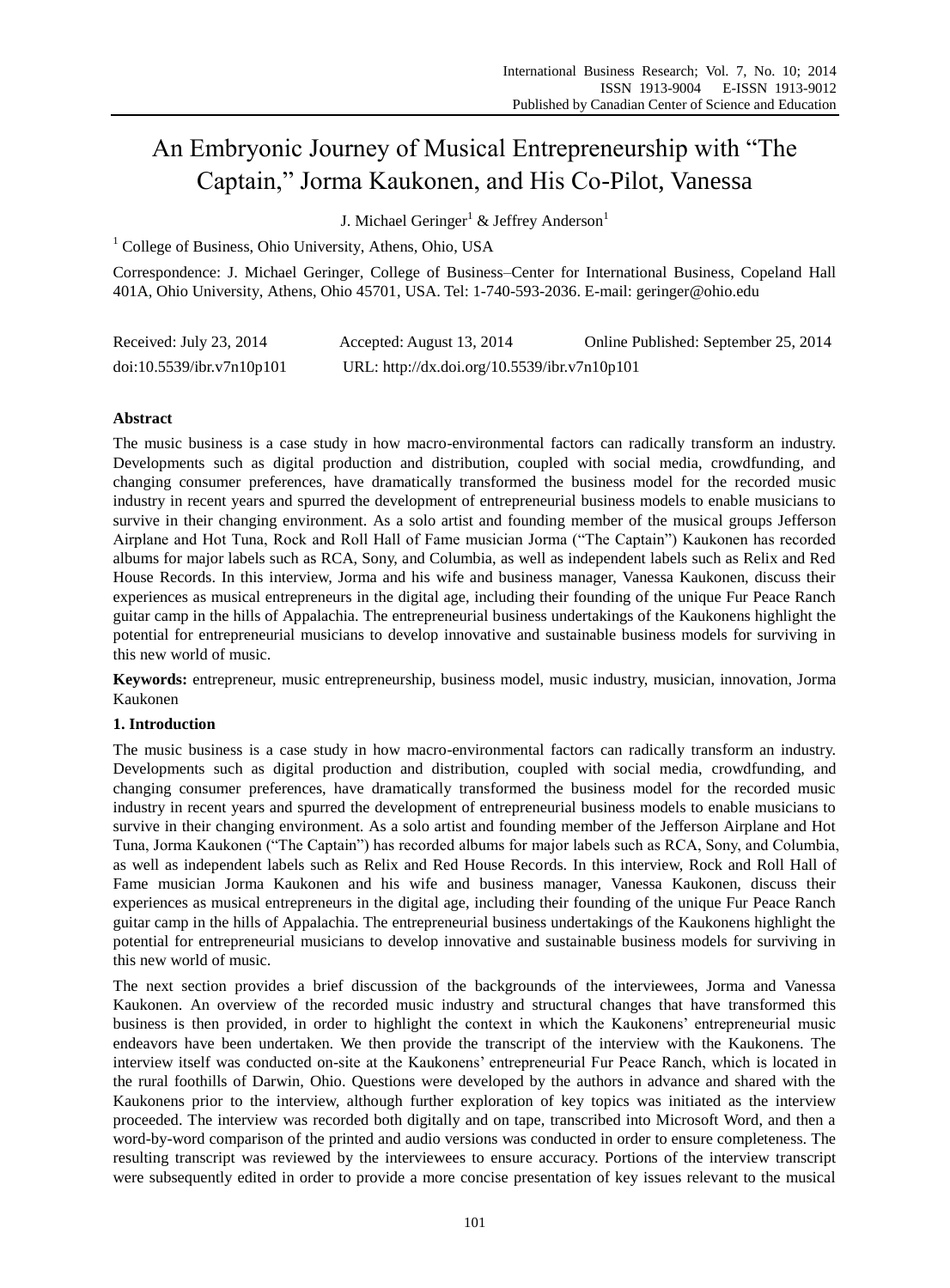entrepreneurship activities of the Kaukonens, and this edited transcript was again reviewed by the Kaukonens to ensure that no inaccurate or misleading comments resulted. Interview questions are preceded by "INT:" and the corresponding responses are indicated as coming from either Jorma or Vanessa.



Figure 1. Vanessa and Jorma Kaukonen in front of the Fur Peace Ranch main cabin

### **2. Background on the Interviewees: Jorma and Vanessa Kaukonen**

#### *2.1 Biography of Jorma Kaukonen*

Jorma Kaukonen is a Grammy-nominated finger-style guitarist and a 1996 inductee into the Rock and Roll Hall of Fame. His career in music has spanned over 50 years and he is regarded as a leading practitioner and interpreter of American roots music. Born December 23, 1940, to a Finnish-American father and an American-born Russian Jewish mother, Jorma was raised in the Washington D.C. area. As a teenager, he learned to play guitar and formed a band named The Triumphs with future Jefferson Airplane bassist Jack Casady. While studying in Antioch College in Ohio, Jorma met Ian Buchanan, who introduced him to the elaborate finger-style fretwork of the Reverend Gary Davis. Later, during a college work-study program in New York, Jorma was introduced to Rev. Davis and many of the city's skilled folk-blues-bluegrass players.

Jorma moved to the San Francisco Bay Area in 1962 and enrolled in Santa Clara University, graduating with a bachelor"s degree in Sociology. He earned money by teaching guitar and playing in coffee houses, first as an accompanist to a young Janis Joplin and later as a solo performer. He was a founding member of the Jefferson Airplane, which emerged from the Haight-Ashbury culture of San Francisco to become one of the seminal rock bands of the 1960s. Anxious to play more, he and Airplane bassist Jack Casady formed the duo Hot Tuna as a side project. Hot Tuna survived the subsequent demise of the Airplane and the duo continues to perform to this day. As a solo musician and member of the Jefferson Airplane and Hot Tuna bands, Jorma has released more than 50 albums and played as a guest on dozens of projects for other artists.

Jorma"s song, "Embryonic Journey," first appeared on Jefferson Airplane"s *Surrealistic Pillow* album in 1966. This song was subsequently incorporated in a number of movies, television shows, and commercials, and it has become one of his signature performances during live shows.

### *2.2 Biography of Vanessa Kaukonen*

Vanessa Lillian Kaukonen is the CEO and co-owner of the Fur Peace Ranch in Meigs County, near the community of Darwin, Ohio. Vanessa earned a degree in Civil Engineering and Design from Hartford State Technical College before moving to Key West, Florida, to work on the design team for the Truman Annex. Before opening the Fur Peace Ranch in 1998, she managed several national recording artists and still works to manage her husband Jorma"s career. Vanessa used her civil engineering and design experience to conceptualize and build the entrepreneurial Fur Peace Ranch guitar camp.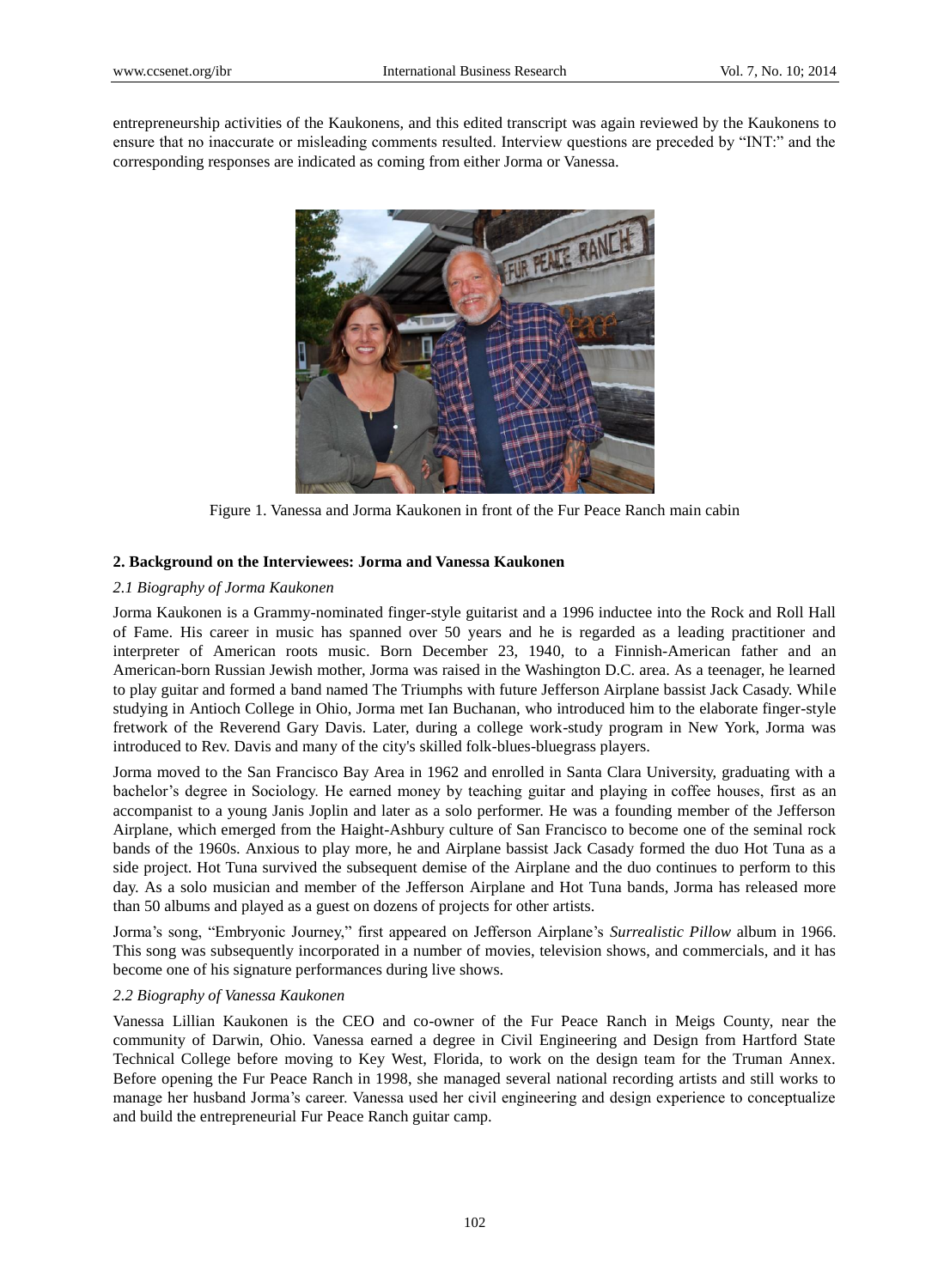

Figure 2. Vanessa and Jorma Kaukonen in front of the Guitar Workshop at Fur Peace Ranch

# **3. Background on the Recorded Music Industry and Structural Changes that Have Transformed this Business**

Recorded music sales in the U.S. peaked in 2000 when consumers purchased 943 million music CDs (The Economist, 2007). Digital distribution of music grew exponentially after 1999, when Napster introduced their revolutionary peer-to-peer service, which enabled people to share MP3 files, including copyrighted music, via a user-friendly interface. Although Napster was shut down by court order in 2001, due to concerns with copyright violations, the genie was out of the bottle and consumer migration to digital distribution of music continued its seemingly inexorable push forward. In 2003, Apple opened their iTunes music store, selling single songs for \$0.99 apiece. In the next decade, annual recorded music sales in the U.S. plummeted nearly 40 percent, from \$11.3 billion to \$7.1 billion (Covert, 2013).

In the decades up to 1998, most records with substantial cultural impact were recorded in professional recording studios and distributed on LPs, tapes, and subsequently on compact discs by record labels, particularly those owned by the major music companies. The introduction of the Pro Tools digital audio workstation software in 1991 enabled individuals to record, mix and master professional quality music. When Pro Tools enabled 24-bit, 48 track engineering capability in 1997, entry barriers to the recording and engineering sector of the music industry experienced a rapid decline, which was manifested in a mass migration from the traditional conventional studio technology to lower cost alternatives, including inexpensive home studios or even recording and editing on a laptop computer.

Ironically, while total recorded music industry revenue is down appreciably, there are indications that consumers – particularly youth - are listening to music more than ever. What has changed is how they access and consume this music. In addition to continued access and downloading through a variety of peer-to-peer channels, the emergence of social listening sites like Pandora and Spotify have enabled consumers to pay less for accessing their music (albeit, sometimes in exchange for alternatives such as providing personal data that can be used for targeted advertisements) (Berklee College of Music, 2013).

The economic consequences of these changes have been profound for musicians. In 2000, professional musicians earned two-thirds of their income from pre-recorded music, via record labels, with the remaining one-third coming from concert tours, merchandise and endorsements. By 2007, those proportions had flipped. According to trade magazine Pollstar, concert sales in 2013 hit a record \$5.1 billion, compared to the 2000 total of \$1.7 billion (Pollstar, 2014).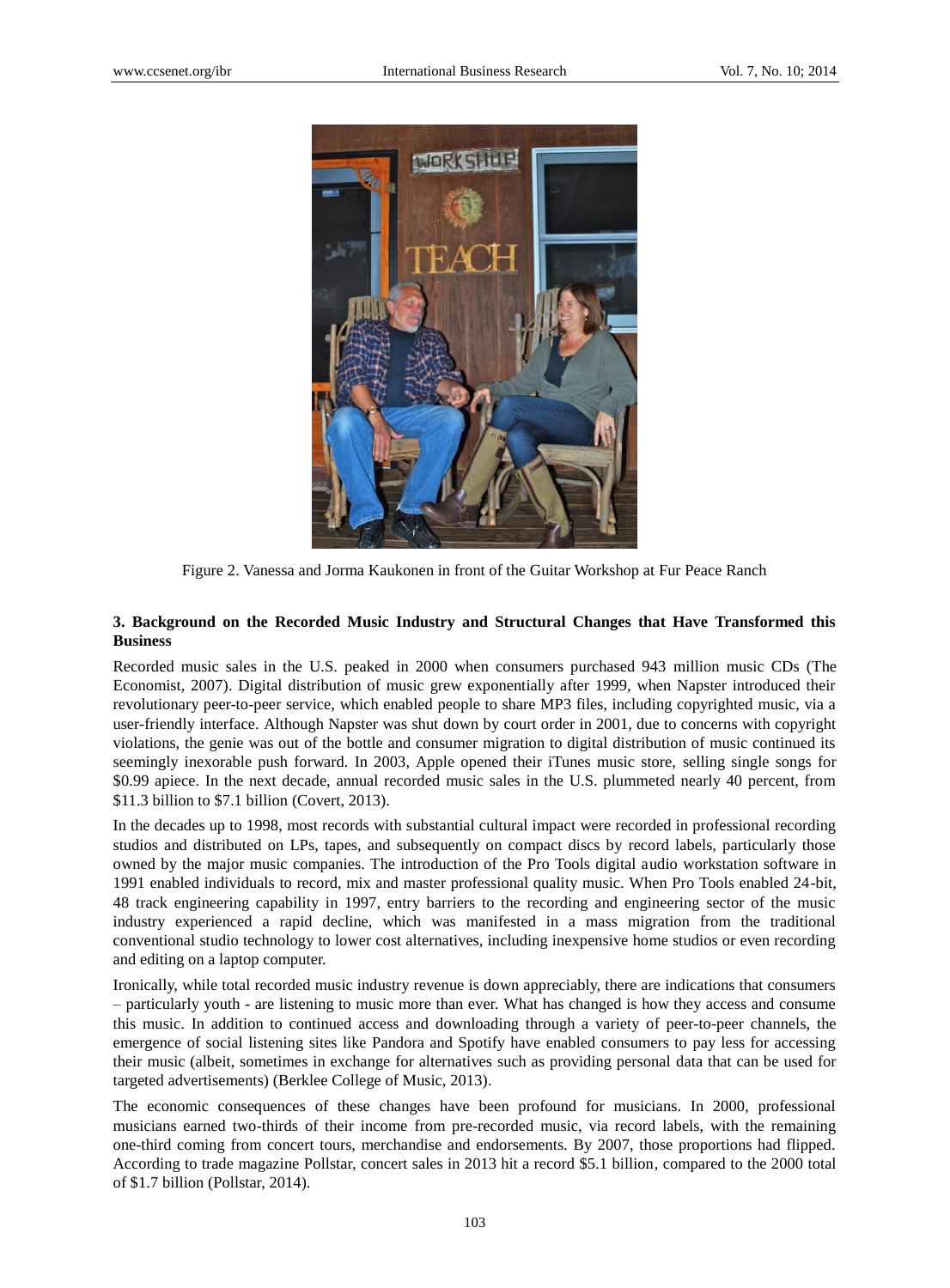Given the changes in the industry, there have never been better opportunities – and need – for musical entrepreneurs and the creation of new business models for the music industry. Digital distribution and recording have created low entry costs for the music industry. Armed with a laptop and a website, with little or no cash, a musician can make an impact on culture in ways that were impossible before. Many institutions of higher learning have recognized the opportunity to develop musical entrepreneurs and several have begun to offer course tracks and certificate programs, including the Berklee College of Music, which announced the launch of the Berklee Institute for Creative Entrepreneurship in 2014 (Balkin, 2014).

## **4. Interview with Jorma and Vanessa Kaukonen on Entrepreneurial Responses to Deal with the Transformation of the Music Industry**

### *INT: Did you ever want to be anything besides a musician?*

*Jorma*: I started playing music when I was 14 or 15 years old. I don't think I ever thought of it as a career or anything, although Jack (Casady) and I were in high school bands and we did get paid. The reality is that I really loved it. My metaphor for this would be to quote Chris Smither, "I fell into it as a kid and I never fell out of it." That's pretty much what happened in my case.

### *INT: Were there ever any times where you thought maybe you should try something else?*

*Jorma*: No! No, I realized I was horribly underqualified for anything else. I might've even been underqualified to be a musician, too! *Laughter*. But I was really underqualified for anything that involved punching a time clock. I mean, I've had straight jobs and stuff. I worked for the government. I even took the civil service exam and, naah, it wasn't for me.

# *INT: So you grew up in the historic era of music. What do you see as being different about the business model today?*

*Jorma*: Well, I'm sure there are a lot of different ways to look at this. If you think about when we came up, it was an era dominated by the major labels and when the minor labels were only doing folk stuff and reissues. You couldn't make a recording without having a deal because the studios were owned by the record companies and you couldn't afford to own the equipment yourself. Now we can do all the stuff ourselves, so it"s a very different situation.

I was lucky to be in a band that had three great singers and they wrote great songs, in an era when the record companies were looking for that. But I think in some respects that bands such as the Jefferson Airplane were the transition between the old school and what happened later on, because we didn't toe the line like the labels wanted us to. The labels wanted us to use their producers and their studios and their studio musicians and ultimately get people to write songs in whatever mold was popular at the time. So we were fortunate to get a record deal back then, because in my opinion they thought that we fit into their model. They didn't realize that wasn't what we were at all! We pretty much did whatever we wanted to do. We got real lucky with the album Surrealistic Pillow, because that was really a commercial album. I don't think we set out to do that, because none of us were professional songwriters. In fact, before joining the Airplane, only two guys in the band, Spencer (Dryden) and Jack (Casady), had actually played in bands professionally! The rest of us were folkies. So we didn't have that thing like many of the LA guys had, where we needed a song with the right sound, where we needed a producer, and where it was "you do this and you do that" in order to make things happen. We foolishly thought we could do it all ourselves. And, as it turned out, we could!

Another thing is that we also got to work with some incredibly talented producers. Rick Jarrard, the guy who produced Surrealistic Pillow, realized who we were and so he had Jerry Garcia coproduce it. Even though he"s not credited as a co-producer, Jerry was there and Rick realized that we would listen to him. As a result, it's a professionally produced album. Later on, we worked with Al Schmitt, a guy who'd done all of this Motown stuff. He somehow managed, out of the chaos that was us as the Airplane, to pull things together. In any case, we had those big hits. That's why we got into the Rock and Roll Hall of Fame, based on two hit songs: Somebody to Love and White Rabbit. And then we got to make a bunch of records that were okay. But we were never a hit-making machine like the Eagles, who were the epitome of that whole thing. Whatever the Eagles' formula was, it really worked. And then, as time went on, I guess that the technology really spelled the death knell for the major labels, because now anyone can do it.

#### *INT: How do you make the major labels' business model work in this new world of music?*

*Vanessa*: Marketing goes out over Twitter and Facebook now. That's the major marketing push these days. It's not the *Rolling Stone*, it's not Billboard. It's about who you"ve got out on the street.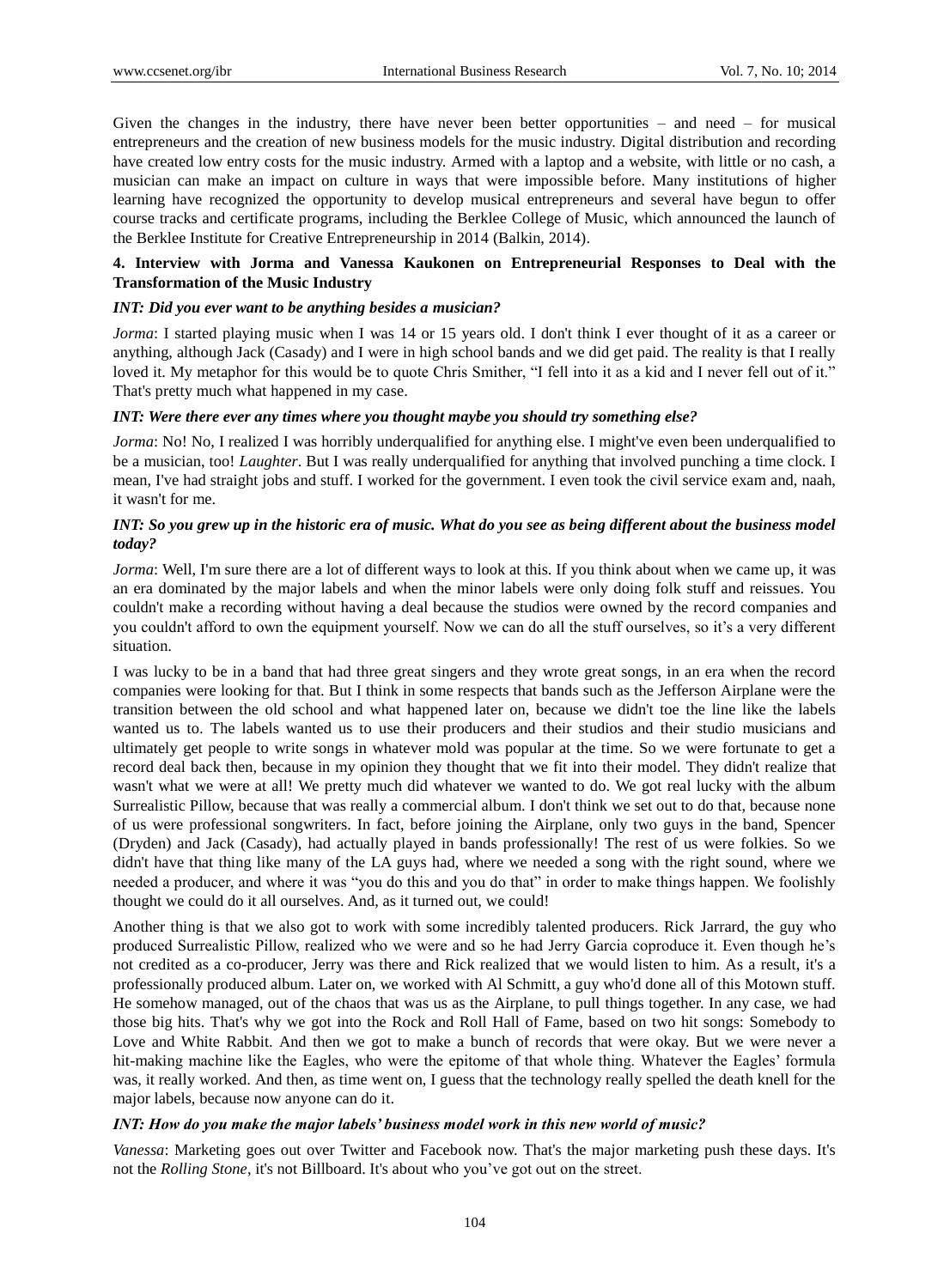*Jorma*: It's funny you asked me this question, because I'm really sort of old school about it. I'm still with kind of a large independent label called Red House, both my band Hot Tuna and myself individually. And before that, I did the album Blue Country Heart for Columbia Records, which was a major label. Had I not done that, I probably wouldn"t have gotten a Grammy nomination, because it's still a bit of an old boys network. Anyway, when I got the deal with Columbia, my producer friend who got me the deal said, "Why do you want to do this? You could do it yourself, just like what the kids are doing these days." I said to him, "I want to do it because of the cachet." That's why I did that, and I still feel pretty much the same way about Red House, because it really takes a burden off me. We've been around for so long that our stuff kind of moves in its own sort of ponderous but somewhat predictable way, as opposed to really having to go out and bust your ass. Of course, we've got Twitter and Facebook and all that kind of stuff too, but that coupled with the fact that we"ve been around for so long makes things work for us at our level. A lot of the success stories that you see happening for younger artists, it is remarkable how they've thrown their hat in the ring and it's come up roses for them. They know how to do all this stuff and people like what they do. So I think in some respects, it's a blessing for everybody that the majors are not major anymore, although they still seem to be out there doing some of it. Can you even buy a single anymore? I mean, who knows. We cut singles, back in the day.

# *INT: Do the changes make it easier for musicians to be successful, having all the change in technology and venues?*

*Vanessa*: I have a seven-year-old daughter, and the music that I listen to is the Hits One station on Sirius radio. When I can't listen to any more Bruno Mars, I go over to the Pulse station and they are marketing that in a completely different way. They're doing it through younger DJs. I listen to them, and they sound mature, but they are in their early 20s. So their language is different. I mean, what the heck is "twerky"? I mean, I think it fits for this generation, it connects with them. As Jorma said, with what we have today in terms of technology and everything, anybody with a little talent doesn"t need a major label behind them to be successful.

*Jorma*: What Vanessa is talking about, with these hit channels on Sirius XM, when I listen to that stuff, the words mean nothing to me, they are from another universe. But when I hear the music, I hear disco. This is disco. So the music machine is still alive and well because it's not cheap to do this new stuff. They say all of these guys with a computer workstation know how to do this in their living room while they're watching the news or something, but I'll bet not. If you listen to the sound, a lot of that stuff is very skillfully produced.

### *INT: You still need talent to be successful in the music industry, don't you?*

*Jorma*: Right, the machines are not going to do it for you. They are just instruments. In the beginning, I sort of looked at things like rap a bit askance. But when you listen to it, it's like when you listen to blues. There are a lot of different blues formats. Or if you listen to reggae, it's another format to convey your message. The same is true with rap. It's just another format to convey a message. The format I prefer has a lot more live instruments in it. But it's the same thing.

*Vanessa*: The wall in our Psylodelic Gallery, all of those quotes? That was at a time when people were shouting out, they were demanding to be heard for whatever reason, political or whatever. The stuff that I'm listening to on stations these days? They are also demanding to be heard. Now, does it have any substance to it? I even made a joke up on stage about Bruno Mars and that song Gorilla. It's all sex and getting messed up on alcohol and drugs. That's what that song is all about. "I got a body full of liquor and a cocaine kicker and I'm feeling 30 feet tall." So, okay, we know what you're doing tonight! But the language of a lot of the stuff that these guys are singing is so disrespectful, especially to women, and I don't want my daughter listening to that. The beat was so good, I initially thought, "Oh, my God! This is a great song!" Then I heard the words and I went, "Oh, my God! This is NOT a great song!" I don't want any daughter of mine thinking, whatever she does when she leaves the house when she's 18 years old or whatever, that having a belly full of liquor and a bunch of blow and letting some guy have his way with her - because he says he has a fistful of her hair and he's basically going to screw the heck out of her. I'm shocked! Is that what they are demanding to be heard?

*Jorma*: He's playing to his audience. (*laughter*) But I have to go on record and say this is nothing new. I remember an album that came out in the late 1960s, by Johnny and Shuggie Otis under the name of Snatch and the Poontangs, it makes this stuff look like kindergarten. That was all jailhouse stuff. So it's nothing new. Sex has been around a long time. Drugs have been around a long time. If you listen to the stuff that was on the radio back when I was a kid in DC, like Champion Jack Dupre singing, "I can't kick this habit, man, this junk is killing me," that was on popular radio. So this is nothing new. But if you are talking about content and messages, as an older guy, I'm not saying that things were better when I was younger. I'm not saying the new stuff is bad music. But I don't see any relevance, any social relevance, in most of the music that I am hearing in the popular realm.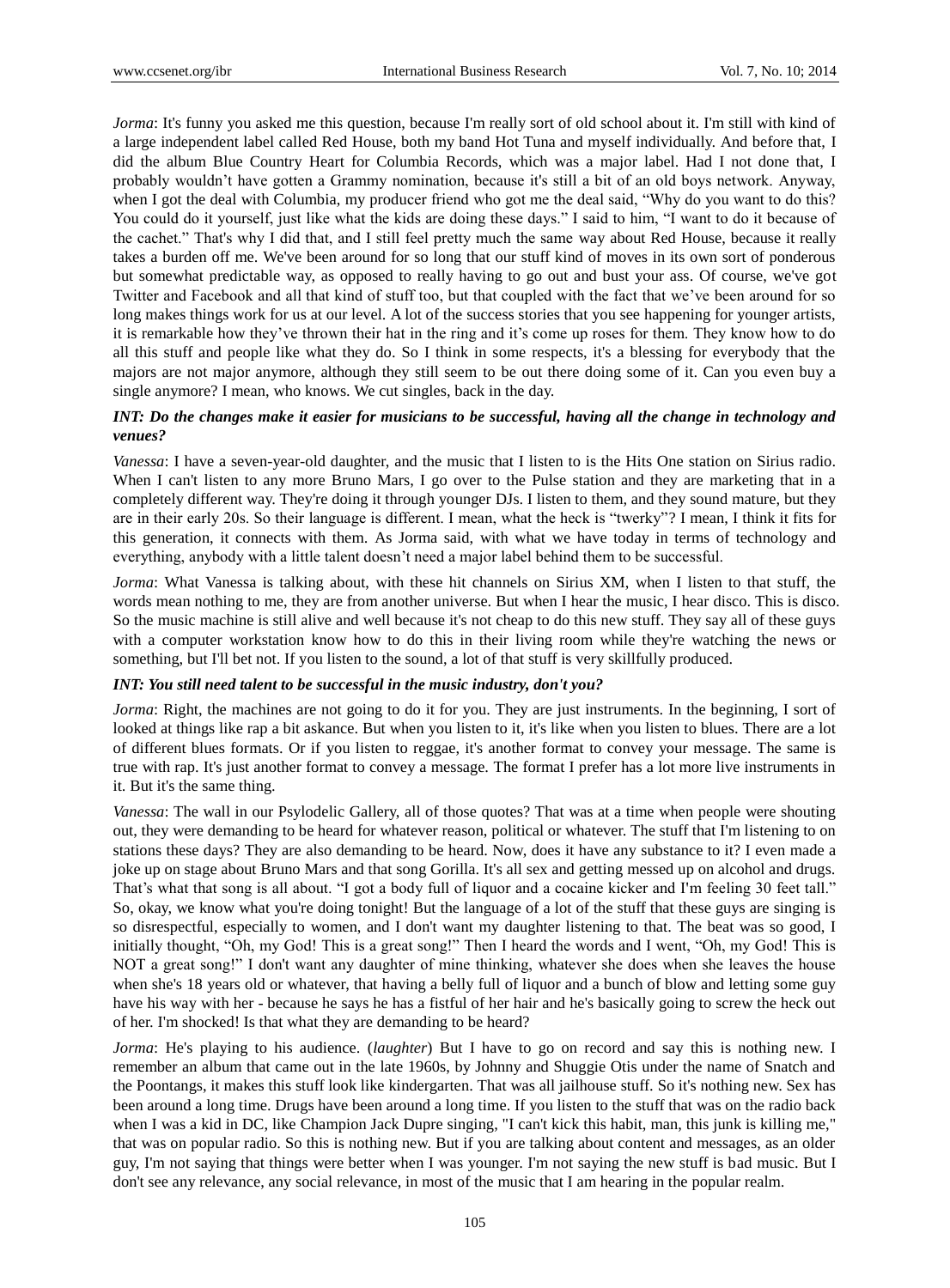You know, when Jellyroll did all those recordings for the Library of Congress, his original lyrics aren't on the Library of Congress recordings, because in that era in the United States we censored for sex, while in Europe they censored for violence. So all of the unexpurgated versions came out on discs from Europe, which is where I heard those tunes. There's nothing new under the sun.

#### Table 1. Overview of the Fur Peach Ranch

The Fur Peach Ranch (FPR), which began operation in 1998, is a seasonal music school located outside the community of Darwin in the Appalachian foothills of southeast Ohio. Conceived by Jorma and Vanessa Kaukonen as "a ranch that grows guitar players," the Fur Peace Ranch is not a fantasy camp. Students travel from around the world to learn from master performers like G.E. Smith, David Bromberg and Tommy Emanuel, with training delivered during a Friday-to-Monday schedule. While finger-style guitar is the popular format and Jorma is the most sought after teacher at FPR, the Ranch also offers instruction on a host of other instruments, from bass guitar to lap steel guitar, mandolin, percussion, vocals and songwriting.

The Fur Peace Ranch campus sits on 119 acres of forested rural farmland in southeast Ohio and includes 22 buildings, with a 200-seat performance hall, a full service restaurant, Ranch general store, and the Psylodelic Gallery. FPR students sleep in cozy two-person bunkhouses and dine on five-star quality meals in the camp"s restaurant. The sounds of guitar fill the air well into the evening as students get together to practice and jam between and after attending instructional workshops. The camp experience includes a Saturday concert, usually performed by one of the camp instructors and with seating available to attendees from both the local community and hundreds of miles away. A Sunday student concert gives students an opportunity to show what they"ve learned during their camp experience, with Jorma typically working as a stage hand.

The value of the student experience at FPR is best measured by the level of repeat business. Labeled as "repeat offenders" by Jorma and Vanessa, more than 3,000 students have taken multiple workshops at the ranch; some have attended as many as 30 times.

## *INT: So we do have something new under the sun, Fur Peace Ranch, which is kind of unique as a concept. Can you give us an indication of where this idea originated and how it evolved over time?*

*Vanessa*: We were living in Woodstock, New York, and Jorma gets a call from a friend who says he's selling his property in Ohio. God rest his soul, this friend was one of the original outlaws of Meigs County, Ohio. Jorma had known him for years, outside of the whole music scene.

*Jorma*: I had known him from South Florida in the early 1960s, when his motto was, "Drive the boat or fly the plane."

*Vanessa*: So he calls Jorma. I had never met him before, but I could hear him bellowing over the phone, "Jorma, I've got this land for sale."

*Jorma*: He talked really loud because on one of his flights to South America, he lost 10,000 feet of altitude in a matter of seconds and it just popped his eardrums. So he spoke really loud.

*Vanessa*: So I'm whispering to Jorma, "Hang the phone up! Are you crazy?" We'd only been married a couple of years and I'm like, "Ohio?" And Jorma says, "I'm going to go and take a look at it." So he goes and comes back three days later with a deed to some land in Ohio. I'm like, "We will never speak of this again, don't tell anybody we own land there!" Then, a year and a half later, we"re driving to Ohio to look at the property and I'm crying the whole way here. I'm like, "What happened?" I was working in New York City, taking the train, and I was kind of loving life. Now I'm moving to … Middle Earth!

*Jorma*: I'll never forget sitting around the campfire here on the ranch during our first visit. A copperhead snake came out and I shot his head off with a 12-gauge shotgun. It was a great night! *Laughter*

*Vanessa*: He brought me to see the land and when I saw the snake, I said, "I'm going back to New York!" I hopped in the car and said, "I'll see you! Goodbye!" And I went back. Anyway, at that point it was a reality, we"re moving here to the property. So we have this big blowout party in Woodstock, a big "We're moving to Ohio" party. Our friend, Chuck Fidel, had just come from the author T. Boyle"s place. T. Boyle was up at Saratoga at the time, finishing the Road to Wellville or something. We told Chuck that we had bought land and we were moving to southeastern Ohio. Chuck said to Jorma, "Man, that's a fur piece from anywhere," and everybody chuckles and the laughter just went on and on. When the laughter finally stopped, I looked at my sister, Ginger, and said, "Fur Peace Ranch, where we're going to grow guitar players!"

*Jorma*: So before we even moved here, we had T-shirts and stationery. That's true!

*Vanessa*: We moved here and did nothing for a year. The land was here and there was a little dilapidated A-frame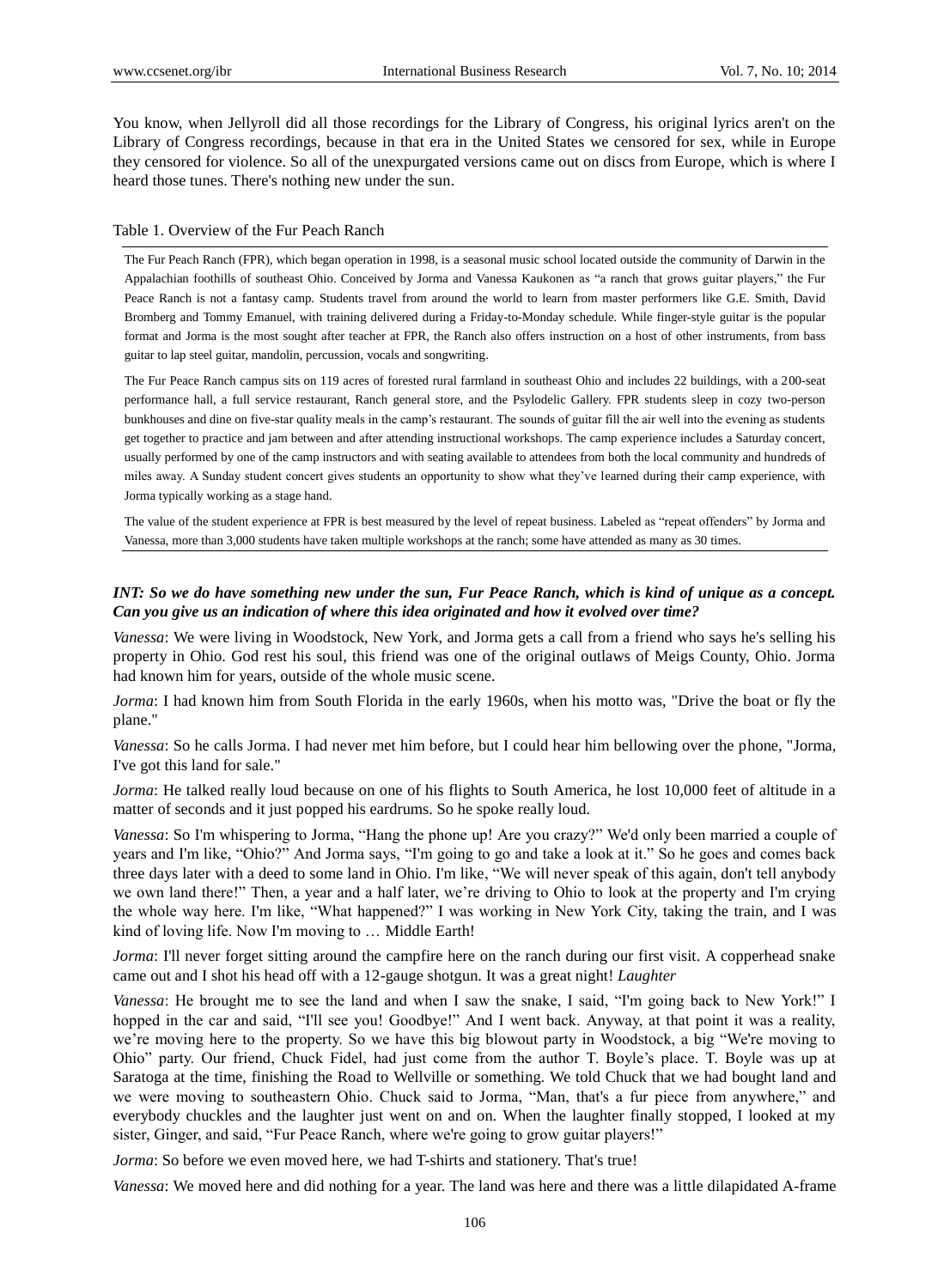that became Jorma's old recording studio. This place was rough, so we didn't move onto the property itself. Instead, we found a farm 8 miles down the road, with this tiny little farmhouse. And I'm like, "I'm going to die here, I'm going to die here." Then a year and a half later, maybe two years later, my sister was here, living and working with me, and I said to her, "What happened, Ginger? What happened to that idea? I know we joked about it back then, but we were going to grow guitar players!"

I was a civil engineer in another life, that's what I had done, and I wondered where to start. So Ginger and I took Tony Robbins" 30-day Personal Power course and we did everything that he laid out for 30 days. While we were doing all that stuff, we were building our idea for this school, for this ranch where we were going to grow guitar players. When it was all over, I had a set of renderings and I had the business plan three-quarters of the way done. Ginger had created the schedule, the original schedule that we stick to until this day. We contacted dietitians and other professionals to see what was the optimum amount of time that a person can just sit and take a crash course in anything. When do they have to eat, when do they have to take a break, what are the health benefits, and so forth?

*Jorma*: I don't know anything about any of that stuff. I would have been sitting on a bale of hay with my guitar. *laughter*

*Vanessa*: So we said, "Okay, if we"re going to do this, what are we going to do? Workshops from Monday through Friday?" We decided no, because how are we going to get people to leave their jobs? We'll do it Friday through Monday. People are more apt to take a weekend off. So we stuck to that principle and to the schedule.

Not having built anything yet, I took this whole proposal package to my accountant and he told me, "Don't use any of your own money." I said, "But I have the money!" And he said, "Don't use your own money." I remembered one of the things that Tony Robbins said, "If you are going to lose, lose big. And don't use your own money." That's what he said. What's the worst that can happen? You fail and you start over. So I said okay and met with my local banker. At the time, I had just gotten a tattoo and I had an eyebrow ring. There was nothing I was going to do about the eyebrow ring, but the tattoo I tried to hide. It was a hot summer day. I stood out on that hill over there on the Ranch and I said we're going to build this and we're going to do that. He just looked at me like I had two heads, but he gave me the loan! He's a totally conservative guy, and I'm not conservative, but he called me in a week and said, "I'm going to give you the loan." They weren't going to give me all the money, though. They gave me like two-thirds of what I needed. So he believed in me, but he didn't believe in me that much! *Laughter*. Years later, I asked him what was it that convinced him to fund us. And he said, "I believed in you."

So we built it. Four months after we got our loan, we pounded our first nail. That was in August of 1997. The Ranch itself opened in April of 1998, without screen doors on the buildings and without outside lights because we ran out of money. There was mud everywhere. I remember freaking out because we had our first class coming and there was mud everywhere. Then a local landscaper brought over a bunch of hay to spread over the mud. One of Jorma's old guitar players from Hot Tuna, Michael Falzarano, was here and he said, "Vanessa, so what if there's hay on the ground? Nobody's ever been here before, so they don't know what the place is supposed to look like!"

I had no money for advertising. I had spent the entire budget building the place, so we shelled out some of our own money. I took those renderings I had made, along with the story, and I made a hand bound book. I made 5,000 copies for my first run, and then I made another 5,000. Jorma was doing the Further Festival at the time, so I put the books out in the audiences and at the merchandise table. When a performance was over, if I saw books on the ground then I would grab them and re-use them at the next show. That's how I got my students the first year. Weird marketing, but I had no money left.

We were going to grow guitar players. I actually had the idea that we would use some of the wood from the trees here at the Ranch and have a guitar building class as one of our workshop offerings. But that never happened, because we couldn't sell that class.

*Jorma*: And that's the story of the Fur Peace Ranch. (*laughter).*

### *INT: How close was the reality to the original concept for the Ranch?*

*Jorma*: You know, you can make plans, but that doesn't mean you can determine the outcome. It's grown in such an amazing way that we could never have envisioned in a million years when we first started out.

*Vanessa*: The community that we wanted to have in any one given weekend is what we envisioned originally. How it would grow, from April 1998 until now–going into our 17th season–I'll use a term that business owners aren't allowed to use: it's just been magical. You've been here, you know what I'm talking about, so I don't have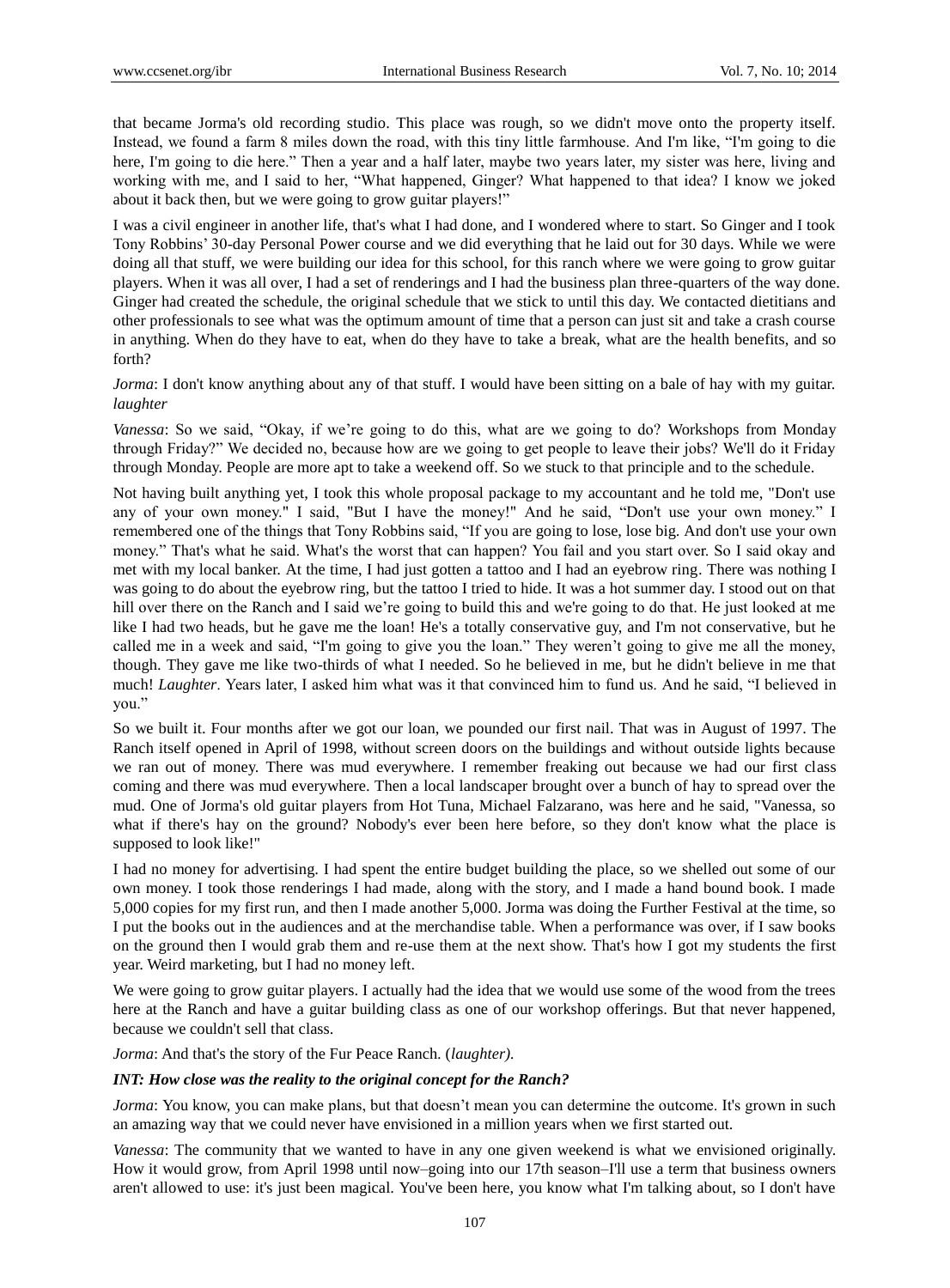to try to explain what it's like. Yet something happens when somebody comes to the Ranch and they've never been here before. We have a 97% return rate among our attendees, which keeps our workshops full, but it still happens for new participants if they are able to get in. When they pull up that driveway and park their car, they're scared to death. But when they get out of their car and Jorma's there to greet them …

*Jorma*: It's one of those things that's really tough to verbalize, you know? People want to know what happens at the Fur Peace Ranch. We say, well, we have the instructors, and we have the radio show, and now we have the Psylodelic Gallery and all this stuff. We do have all of those things and we also have great food and everything. But the nature and depth of the community that becomes engendered over time, that's hard to quantify and when you try to talk about it, it sounds sappy. It doesn't print well. But it's true, that's what happens.

*Vanessa*: Our students get here on Friday afternoon and by Friday night and Saturday morning at breakfast, lifelong friends have been made. Bonds have been formed, and I really didn't see that. I couldn't write that in a business plan. So that's what I mean when I say that it's been beyond my wildest expectations. You know, we"re really good at customer service. I don't think anybody does customer service better than we do. But the other stuff, you get all of these like-minded souls together and something magical happens. I still can't tell you the formula, but I think part of it is customer service. We kind of defuse all the tension, all the apprehension about, "I'm going to learn from Jorma!" It's like, "Come into our home."

*Jorma*: Yes, it's really interesting how it all happens. Earlier we were talking about the major labels and the star system and all of that kind of stuff. I won't say that I wasn't a bit starstruck by myself when we were young, because I'm sure we all were horribly obnoxious. *Laughter*. Yet, if you're lucky enough to stay in the business long enough, you realize what a blessing it is that you're actually able to do this. I think I would have done it anyway. But like I tell my son, if you're lucky enough to find something that sets you on fire, it doesn't get any better. If you can actually make a living at it, then it REALLY doesn't get any better. (*laughter)* Anyway, to make a long story short, it's just another gig. It's a lot more fun than digging ditches, unless you like to dig ditches. But it's just a job.

As a teacher, one of my things is to make the process of learning unintimidating. This presupposes that we knock down any of the barriers that might suggest that  $I - or$  any of the teachers or artists or anybody else - am doing something that the students couldn't do themselves if given the opportunity. Some people are better at it than others, of course, but I believe that anybody can do it. It's not like when I was learning to play! The generation that came before me, from the folk-blues world, the whole attitude of most of them was, "You can't learn to do this. You have to be really special to do this." That's just not true. The only thing that's special, that requires being special, is devoting a lot of time to doing it, loving it so much that you take the time to really learn how to do it. If you do that, you're going to learn it. What that did in my case, is that it presupposes that you don't go to class as much as you should. *Laughter*. So there's a trade-off here, which comes when your report card arrives. But all things considered, at the end of the day, things have worked out okay for me.

# *INT: So the Fur Peace Ranch guitar workshops are only one part of your portfolio, if you want to look at it that way. How do the workshops contribute to, and draw from, the other things that you are doing? Because in addition to the workshops, you've also got the performance hall, the Fur Peace Ranch general store, the Psylodelic Gallery, you still tour nationally and internationally, and you have many other activities you are involved with.*

*Jorma*: I'm going to pass this one off to Vanessa, because she's really the brains behind the system. But before I do, if you think about the Psylodelic Gallery, or the performance area, or the teaching, or all of this kind of stuff that we"re doing, in a way it's all the same thing because it's all culturally related. It really has to do with a profound love that I have for this music. Of course, not everybody plays the same stuff that I do, but I have this profound love for the large basket of musical categories that they have labeled as Americana, music that in many respects is timeless. The good stuff is timeless. I mean, it can be from 1930 or it can be from yesterday. That's part of the Psylodelic Gallery, that's part of the performance area, part of our workshops, or part of people just sitting around talking and playing music.

A lot of it also has to do with the relevance of the music. When I was coming up in the 60s, or even when I was a kid in the 50s, I was struck by the incredible relevance to the real world that so much of this music had. I mean, does anyone write protest songs today? Probably, but I'm not aware of very many of them. Billy Bragg, absolutely. But back then, when the music was coming out, you'd listen to the songs for the message they contained. Music from folks like Pete Seeger, a great, great man in my opinion, or a lot of the black blues guys that also got involved in writing topical songs, or Joan Baez, or the many other topical folk singers. Then, when the folk and rock bands started coming out in the 60s - I'm not talking about the "hits mill" guys but the guys that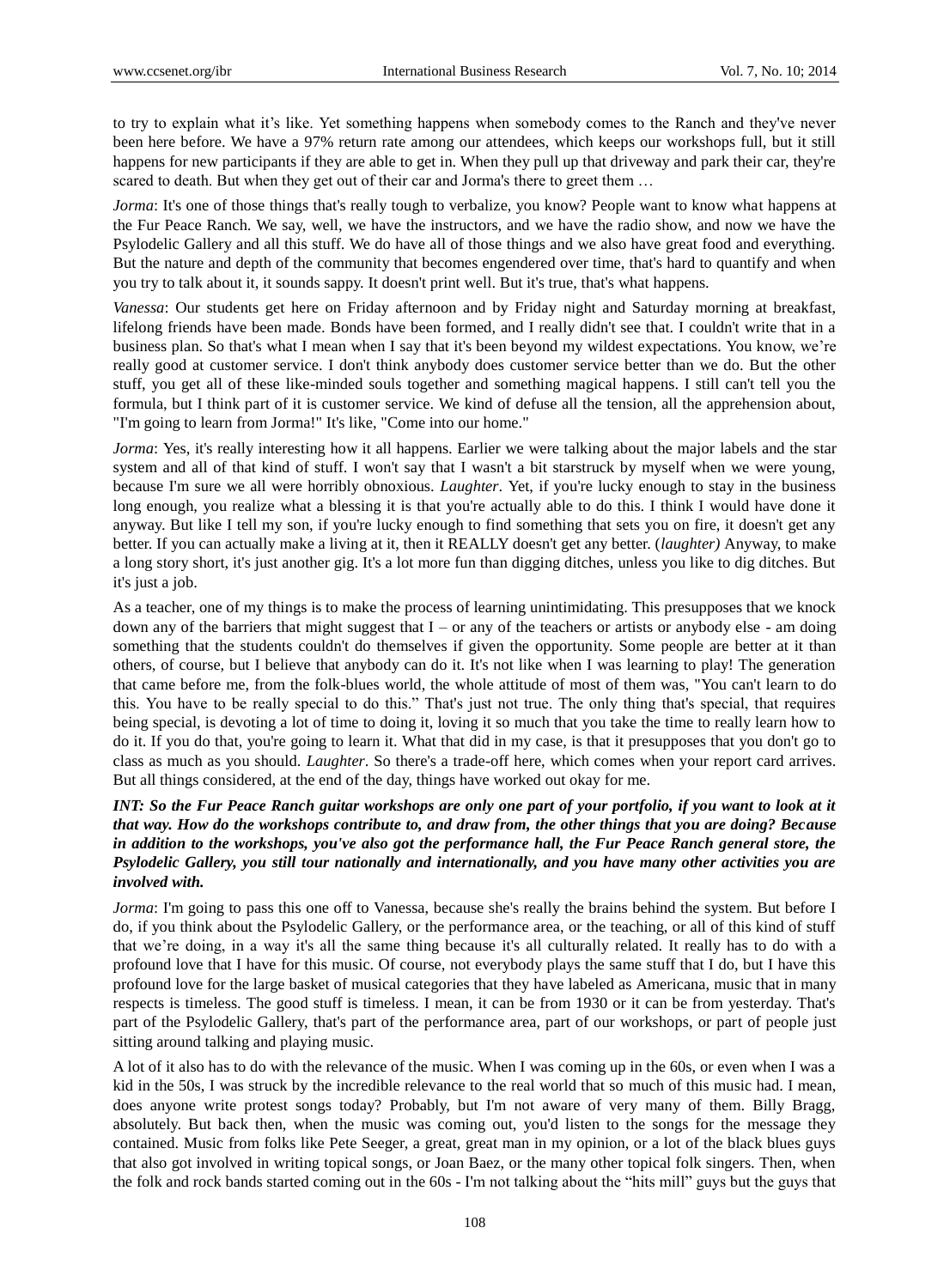were actually writing songs that had relevance - when people, myself included, could hardly wait for the next album to come out to discover what they were saying, what was going on. Of course, we had an environment which nurtured that sort of thing. The issues were so much simpler then than they are today. You were either pro-Vietnam or you were anti-Vietnam. We weren't talking about a government shutdown or raising the debt limit or that kind of stuff. It was really much simpler. But everybody was into the issues of the day. You couldn't have a conversation with somebody without talking about current events in some way. Most of the audience at that time tended to be anti-establishment, so it was interesting. One wonders, for example, whether the Delmore Brothers or Jimmy Rogers or a lot of those guys were writing protest songs or whether they were just acting as some sort of gazette for what was happening at the time. Current events. Woody Guthrie and so forth, just telling stories about what was happening in the world. Whereas, for today, what rhymes with sequester? Sylvester? *Laughter*.

*Vanessa*: There's a thread that connects everything that Jorma does. For us, the thread is apparent in the most obvious way, but others may say that we've got so much going on. Yes, we acknowledge that we have a lot going on and sometimes it feels that we have too much going on. But right now we can't have the Psylodelic Gallery without the Ranch, and we can't have the shows without Jorma's involvement, and we can't get the word out unless Jorma tours. So we just have this constant flow of activities that fit well together.

### *INT: What are the roles of the two of you in this process?*

*Jorma*: We're really great partners because Vanessa is an organizational maven. I can organize something if I am taking something apart and having to put it back together again. Thanks to YouTube, that's become a lot easier! *Laughter* I provide the creative energy that people see, and Vanessa provides the organized creative energy that makes things work. So when someone asks me whether I would like to do something, I say, "Look, I'll agree to anything, but if you really want it to happen, you'd better call Vanessa." She"s the one that makes things happen. Really, what we do is complex, but the idea behind it all is very simple and Vanessa is the one with the vision to make it happen.

*Vanessa*: In some sense, I am your muse.

*Jorma*: No question about it.

*Vanessa*: Some of our marital "discussions," we don't call them fights, have created great songs. In the middle of a discussion, sometimes I'll say, "That's a really great line for a song!" Jorma"s song Heart Temporary came from a discussion about Jorma being a better man and making things work better between us and his son Zach. We had a discussion and I had to make myself heard.

*Jorma*: I let her make herself heard. Then I went out to my studio and wrote the song.

*Vanessa*: And it's a great song! We complement each other in the finest way, I think. But Jorma is a realist. Not that I'm not, but …

*Jorma*: Well, a classic example is when we built the theater. She wanted to build a 400-seat theater. I tour for a living, you know, so sometimes it's a full house and sometimes it isn't. We don't promote for a living, so it's better to be turning people away than to have a half empty house. Four hundred people is a lot of people, and Fur Peace Ranch is in the middle of nowhere. Anyway, I did prevail, and I think the size for what we're doing is perfect.

*Vanessa*: Yes, the size is perfect.

The age difference between us is 21 years; it really is like this great puzzle. That's how we fit. We run our business like that. I have managed Jorma and Hot Tuna for 23 years now, and it just works. I'm not his wife when I'm managing him. He has chewed my ass out on more than one occasion, and I've had to suck it up. I have to admit I've made a bad decision or I've just assumed something, and I won't ever do that again! *Laughter*. It just works. I mean, our relationship with each other - and with our kids - works in pretty much the same way, in a really weird way, and in a beautiful way. I taught Jorma to be a father to his son, a son that I never had. So it works. When family works together, it's great, and when it stops working, it's not good. We haven't been presented with that yet.

*Jorma*: It's interesting, because I know a lot of people who work with families. It makes perfect sense, actually, if the family we are working with happens to be good at what they are doing. And Vanessa is good at what she does. There are these classic things, like I'm sure you guys have seen Spinal Tap like 1,000 times? You know, where the girlfriend gets involved and screws everything up completely? These things actually do happen. *Laughter*. But the thing is, if you can't trust a family member, who can you trust? When Vanessa and I first started working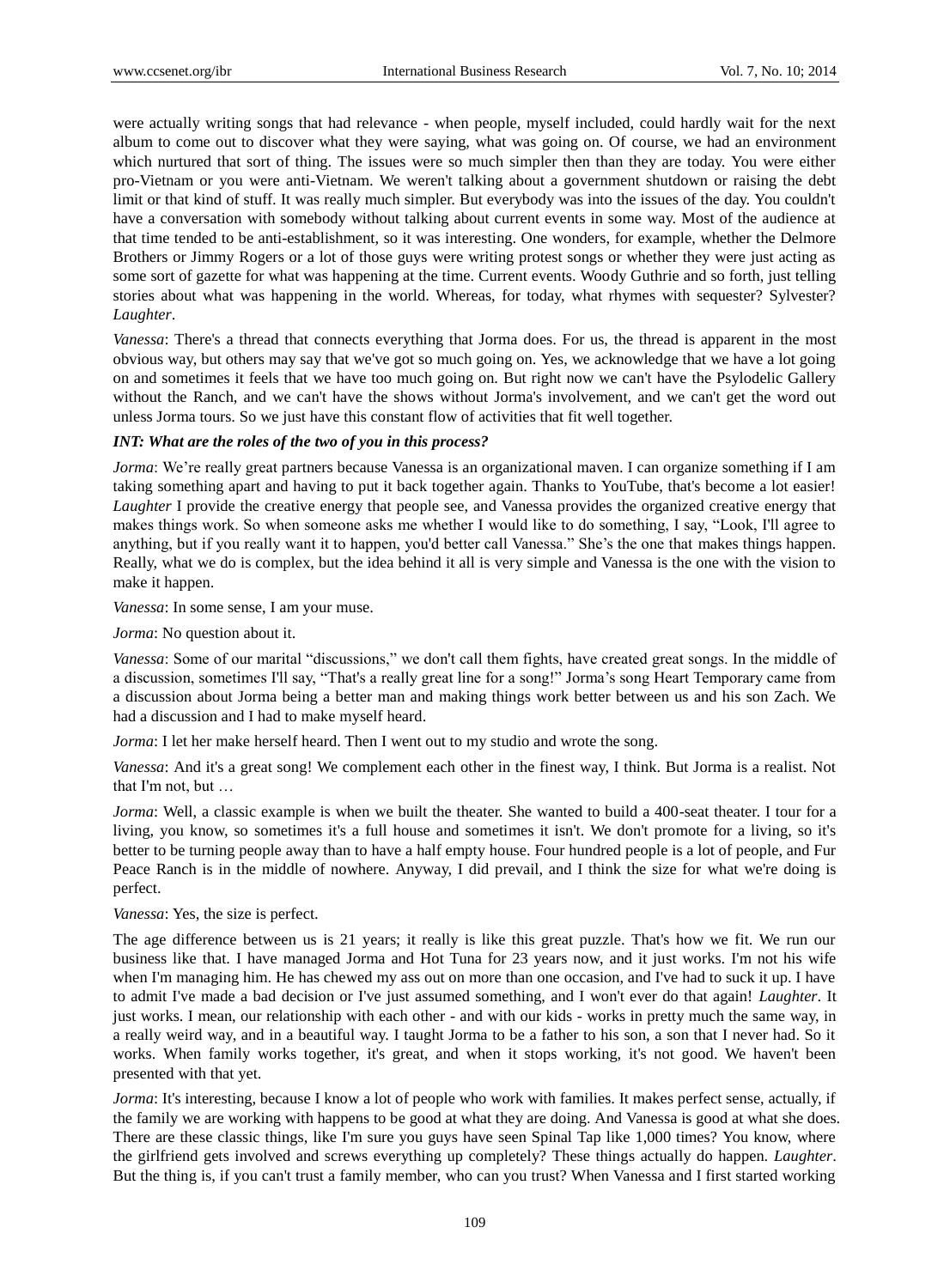together, a lot of people didn't like it because they felt they couldn't get through to me anymore. But we've been doing it for so many years that it's not an issue anymore. In the beginning, it was like people didn't want to deal with Vanessa. I think it was because they couldn't get one over on me anymore, because nobody gets one over on her. So now I just say, "It's fine with me, but talk with my wife. I"ve got to go." *Laughter*.

*Vanessa*: We were lucky enough to go out on tour, before our daughter Izze came, when I was still free to travel. We worked with Columbia Artists management and they were an amazing management organization. Up to that point they had mostly dealt with classical music acts, high-level classical acts. They would do these big performing arts tours all around the world, and one of these partners came up with the idea to do guitar summits. The first guitar summit included Jorma, Kenny Burrell, Manuel Barrueco, Steve Morse, and Stanley Jordan. It was fantastic and the way they ran their organization was not how things were done in rock 'n roll.

*Jorma*: In fact, they don't even talk about their organization as being promoters, they talk about being presenters. It's a different headspace entirely, it really is. You might think that it's really just another name, just semantics, but it's not. It's a different headspace entirely.

*Vanessa*: I mean this in the most respectful way, but the rock 'n roll world had been like the crazy Democrats and Columbia Artists were like the uptight Republicans. But you know what? I liked their model. There was no room for financial disaster, everything was very well organized, and what they said would happen, happened. We said to each other, "Wow! Could we run Jorma"s organization the same way they are running their organization?" Going out on the road with Hot Tuna, I'd been fighting tooth and nail to try to have things be a little different, but for so long it was still like crazy Jefferson Airplane days. So when we came back from that tour, we put the brakes on. Everything changed and nobody said anything. Everybody kind of responded to the changes with, "Wow, things are working pretty good!" So that's the way we work when we are out on the road now. The business end of it is great. Before, people were hired as managers because they had a credit card! *Laughter*. With Jefferson Airplane, early Hot Tuna, someone could be your manager as long as they could get you into a hotel. They didn"t even have to be a respectable manager but more like a muscle head to go up against some of these promoters and beat the money out of them. These things were happening! Really! Things were crazy when I first started managing this.

So now there is no more mismanagement in our organization. It works. And, for what it's worth, we have a reputation to uphold, we have kids! When you have kids, you can't be crazy rock 'n rollers anymore. You have to tone it down.

# *INT: People talk about Fur Peace Ranch as a community. Can you describe how that works and how you've built it?*

*Jorma*: It's one of those things that is very hard to quantify, because you can't really plan it. You can't go into it with a plan to build the kind of community that we have here and expect that it is just going to happen. You really can't do that. But I think that one of the things contributing to the sense of community at Fur Peace Ranch is the kind of music that collectively we all love, whether it's electric or folk or whatever. It's a very social kind of music and all of the people that come here share a love for this kind of music. There are certain aspects of rock 'n roll that are utterly asocial in terms of hanging out, sharing stuff, etc. But in the wooden (acoustic) music world, and in some of the electric music world too, it's very social. It's more of a, "Wow, that was cool, show me how to do that!" Music touches us on such a primordial level. Somebody you"ve never met before can play something, without even verbalizing it but just playing it, and somehow that communicates something in a very profound and deep way. I think these things get shared here, a like-minded spirit that people seem to bring with them here, and as a result of this sharing they find their new best friend. It's not just a bunch of guys who can afford to buy expensive guitars! *Laughter*. One of the things that Chris Smithers was joking about, was that if any of the wives of the guys who come here knew how much these instruments cost, there'd be trouble at home. Most wives probably have no idea how much some of these things cost! *Laughter*. But it goes way beyond that. People love the same thing. People talk about the wood in your guitar, "Gosh that's beautiful." Or somebody's got an old song, something you heard when you were 16 and that you are bringing back to the group, "Gosh that was before my time." But whatever the source, it's just that transference of information, of creative information and energy, and it works.

*Vanessa*: With Fur Peach Ranch, we created a type of resort that nobody had ever built before. There were - and there still are – other workshops that are presented during the summer months at various colleges, but that's a very different scene from what we offer. With the college programs, students stay in dorms and alcohol is permitted and you jump from one class to another. There is almost not enough time to be part of a community; it's a different kind of community.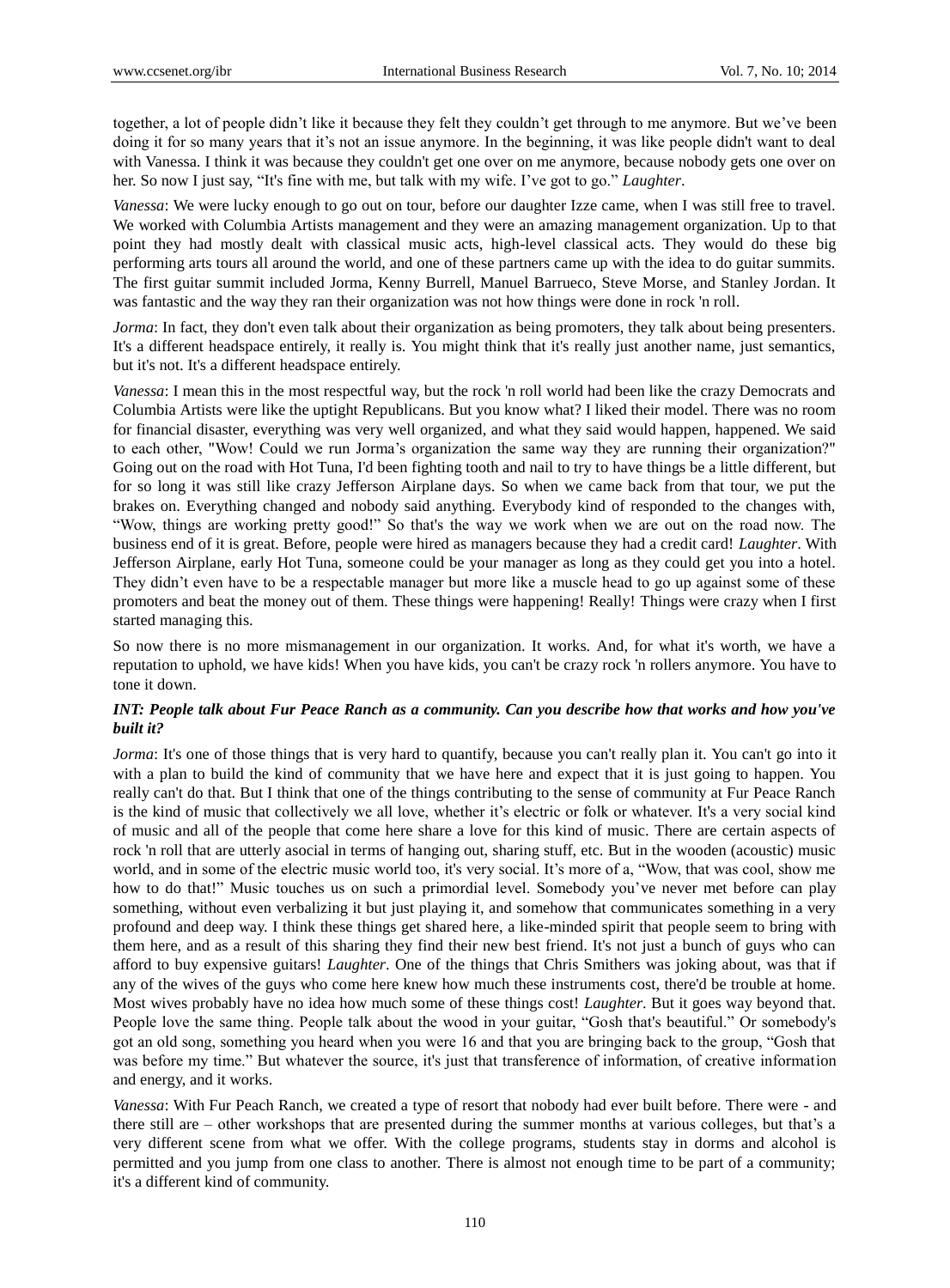*Jorma*: And Fur Peace is **not** a fantasy camp. That's not what we do. I have people say to me, "Oh, you've got a rock 'n roll fantasy camp?" No, there's no fantasy at all. Some fantastic things may happen, but this is reality.

*Vanessa*: Jorma's name certainly helped, because he was our draw in the beginning. When we started the Ranch, we went to Jorma's fans first and they had been just dying for an opportunity to have someone like Jorma show them "that song." And in terms of the live shows, once the Ranch got off the ground, we realized there was something special going on here and we use the live shows as a way to market and go beyond Jorma's fan base. The first camp I did without Jorma, I remember thinking, "If we can pull this off, then we're set."

*Jorma*: I started out as the name draw and I'm here much of the time, but not all the time. Still, we have so many great people that it doesn"t depend on me always being present. We get a guy like David Lindley and people say, "Wow, David Lindley's teaching?" Not only that, but he's also going to perform a live show when he"s here.

*Vanessa*: When we first started the concerts, there was very little music within a 50-mile radius of here. You had the bars in Athens (Ohio) and you had Memorial Auditorium on the campus of Ohio University, but this was before Stuart's Opera House in Nelsonville started operations. Once the rest of the people that wanted music and that had it in them to be a presenter or a promoter or an owner, once they saw that we were really willing to take that risk, then they opened up their own little place too. All the sudden, within five years, there was music in all sorts of places. So I called a meeting, it was kind of like a meeting of the five families. I felt like Don Corleone! I said, "I want to talk." They said, "What do you want to talk about?" And I said, "Bring your ideas, let's talk about this together." So at that meeting, we started to share our schedules and plans and we all found a way to bring in and keep music in this community. We started to help co-promote activities, sharing our flyers and other promotions. And it was great! We took a leap of faith to start it off, and then everybody else just took a leap of faith too. That's what happened. We started it and it's continued to grow.

*Jorma*: Athens has always had a good music scene. There's always a lot going on there. There's something for everybody. For us, it is interesting because Fur Peace Ranch is a destination, not a waypoint. We don't serve alcohol, yet almost all of our shows are sold out. The performers that play here, I tell them that these people are here to see you play. They"re not here to party or talk to their friends or whatever, they are here to see you play.

*Vanessa*: The community that we have developed here – it's a "Field of Dreams" kind of thing. If you build it, they will come. If you offer someone something that jerks their chain, and they feel like you did it just for them, we thought maybe we can sell a season ticket for the live shows. Now I have to beat them off with a stick, I have to turn people away who want season tickets, otherwise I'd have every seat in the performance hall sold to season ticket holders. People want to be part of the scene here, because of what we"re offering. It's safe. If you want to have a wild time, there are other places you can go. For me, it's very different and I am never let down. After every single camp, after every single group of students leaves, I say, "Well that will be hard to top because that was a great group of students. I made like 20 new best friends!" But then the next week comes around and I'm like, "Well, that one's going to be hard to top." And I've been doing this for 16 years. With the shows, we work like dogs, as it really is work. To successfully pull off the show, I'm constantly running. I never stop, I never stop. But when the music starts, and I get to stand in back and watch it all come together. I still pinch myself and say, "I can't believe this, it is so cool." This really connects with me personally. My dad was a country western singer and music was my life when I was growing up. I was supposed to sing when I was a kid, but I was blessed with organizational skills instead. So I got the best of all possible scenarios for myself. It's like a huge treat for me to be able to put on these live shows.

## *INT: So where did the idea for the silo and the Psylodelic Gallery come from? And what do you hope to accomplish from that?*

*Vanessa*: The silo came from my Type A thought processes, which never shut off. Like I said, I'm cursed with organizational skills. That"s great if I'm working for you, but I have to go to sleep with this head. I never give up thinking about another project. It's a character defect that 50% of the time turns out okay. But we were in the Catskill Mountains in upstate New York, doing a workshop at the Full Moon Resort. They had a silo near there, where they claimed to have the world's largest kaleidoscope. Instead of sitting around the resort while everyone was in class, we decided we"d go and check that out. So we headed out to Woodstock, got some coffee, and then went to see the world's largest kaleidoscope. We go in and they've got several small kaleidoscopes around there, and then they have the silo. They charge you \$10 to go in to see the world's largest kaleidoscope. The kaleidoscope itself wasn't very big, and they had these weird sawhorse-like things covered with carpet that you are supposed to lean up against while looking up at the kaleidoscope, and it was awful. A father and son back in the 60s designed the kaleidoscope, big mirrored panels, this big crazy thing. Not just a digital one projected onto a ceiling. Then the lights go down, and a person sounding like a radio announcer starts talking about America,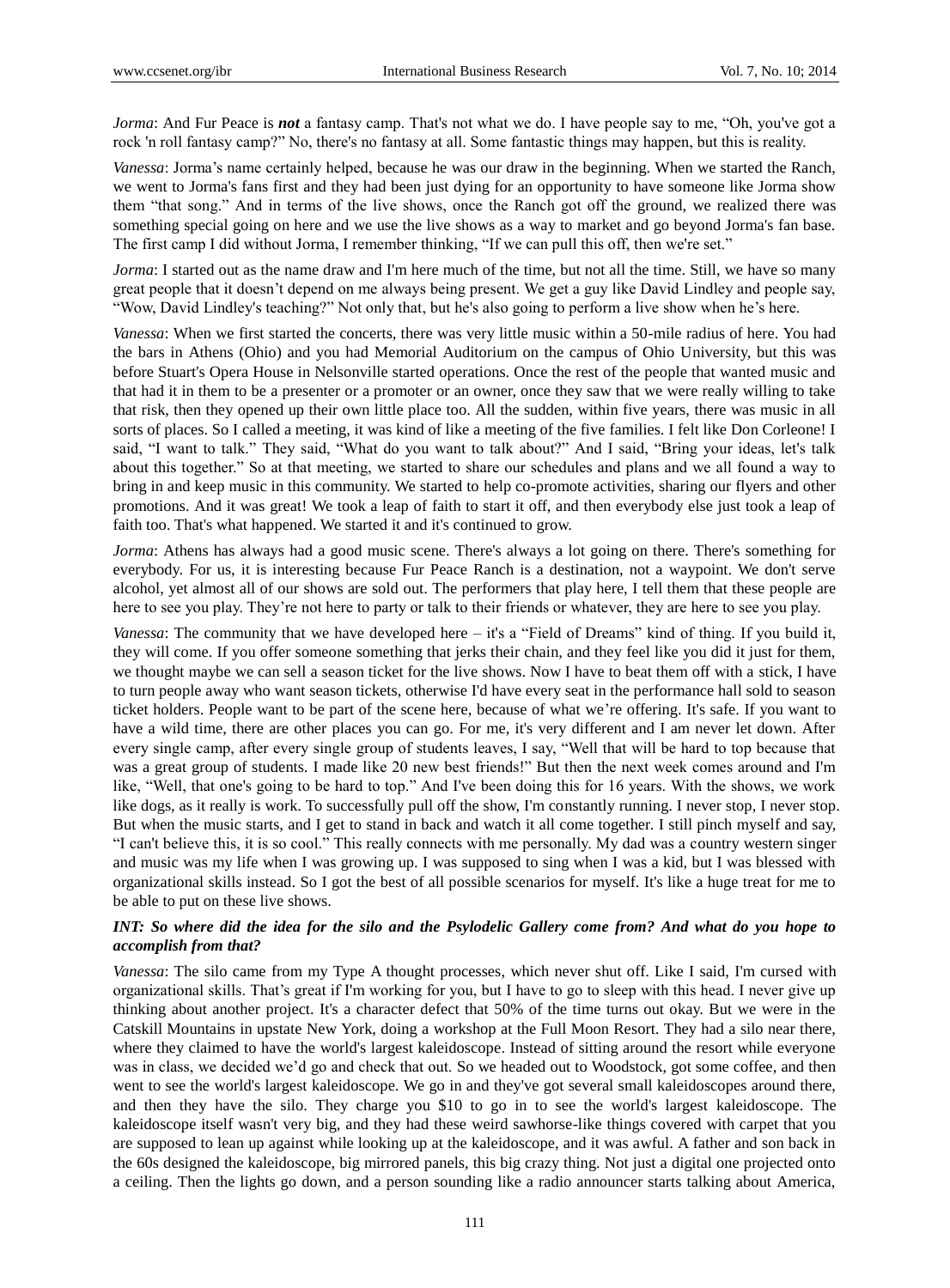and you start seeing the Indians and Plymouth Rock and the first Thanksgiving and everything, all of it with bad animation. They go through all sorts of events in history. Then they got to the 60s and they're playing the Rolling Stones and they show a pot leaf. I'm watching this and thinking, "What? That's not the 60s! This is BS!" So I'm freaking out throughout the entire show and afterwards I said to my friends, "That was an outrage! I'm going to build the world's largest psychedelic scope." The folks who were with me were looking at each other saying, "She's really lost her mind on this one!" And I said, "No, I'm not done with this." I began looking for silos and two years later, I got this fellow to sell me a silo for a ridiculously low price of under \$20,000. He said if I sent him the money in a month, he'd shave off an extra \$5000 from the price. So I called up Jorma and I said, "I bought a silo!"

I went back to my banker and said that I had changed my business plan. You know, everything has a dual purpose for me at Fur Peace Ranch, but this was just going to be a museum. Then I thought, "What am I going to do with a silo that's just a light show? One person will go, and that'll be it and they won't come back, there won't be a reason to come back." So I'm going to build a gallery in the silo, a historical gallery devoted to the psychedelic era. I verbally laid it all out and I said I'm working on the business plan, and the banker said I don't need a business plan. "What a great idea," he said. "I believe you can make it work." I told him, "Great, so this is what I'm going to need." He said okay, so I got a local architect to help with the design, a couple of local farmers to put up the silo, and a construction friend who did everything on verbal spec. The woodwork inside is just awesome! It's like a boat. We changed things as we went along and structurally some aspects changed, but all of the inside was intended to all be an exhibit, even the stairs inside were intended to be part of the exhibit.

Thank God for Jorma, who never threw anything out! *Laughter*. When I first met him, his ex-girlfriend told me, "You know you've married a used car lot, don't you?" Jorma had like nine cars in the driveway and certainly not all were nice vehicles. Then he opened his garage, and it was filled with crate after crate of stuff from his whole life. Posters and clothes, his first wife's artwork, all sorts of things. It took me 15+ years to go through it all. I didn't even know at the time that I would do a museum. Then we moved it all here when we came to the Ranch, and I just started cataloging everything. My assistant Ally, a French history major from Ohio University who is more Type A than me, she said this will be her first show. I remember talking with her about the quote wall, saying, "Okay, I want to hear the voices, and I want them to each be in a different type font because everybody has a different voice. And I want politicians and writers and musicians!" I was like that crazy owner, the person that when they hire the contractor, the contractor rolls his eyes and goes, "Oh, my God." Well, I was that person. But the contractor was great. He's not a music person, he was completely not starstruck at all. He likes to build things, and he gave me this amazing gallery space to present the voices of the 60s, and there are no pot leaves and there are no Rolling Stones in there. And that's how it all started: a result of my outrage that somebody would actually suggest to tourists at a tourist destination that the 60s were pot leaves and the Rolling Stones. We just couldn't have that.



Figure 3. Psylodelic Gallery sign at Fur Peace Ranch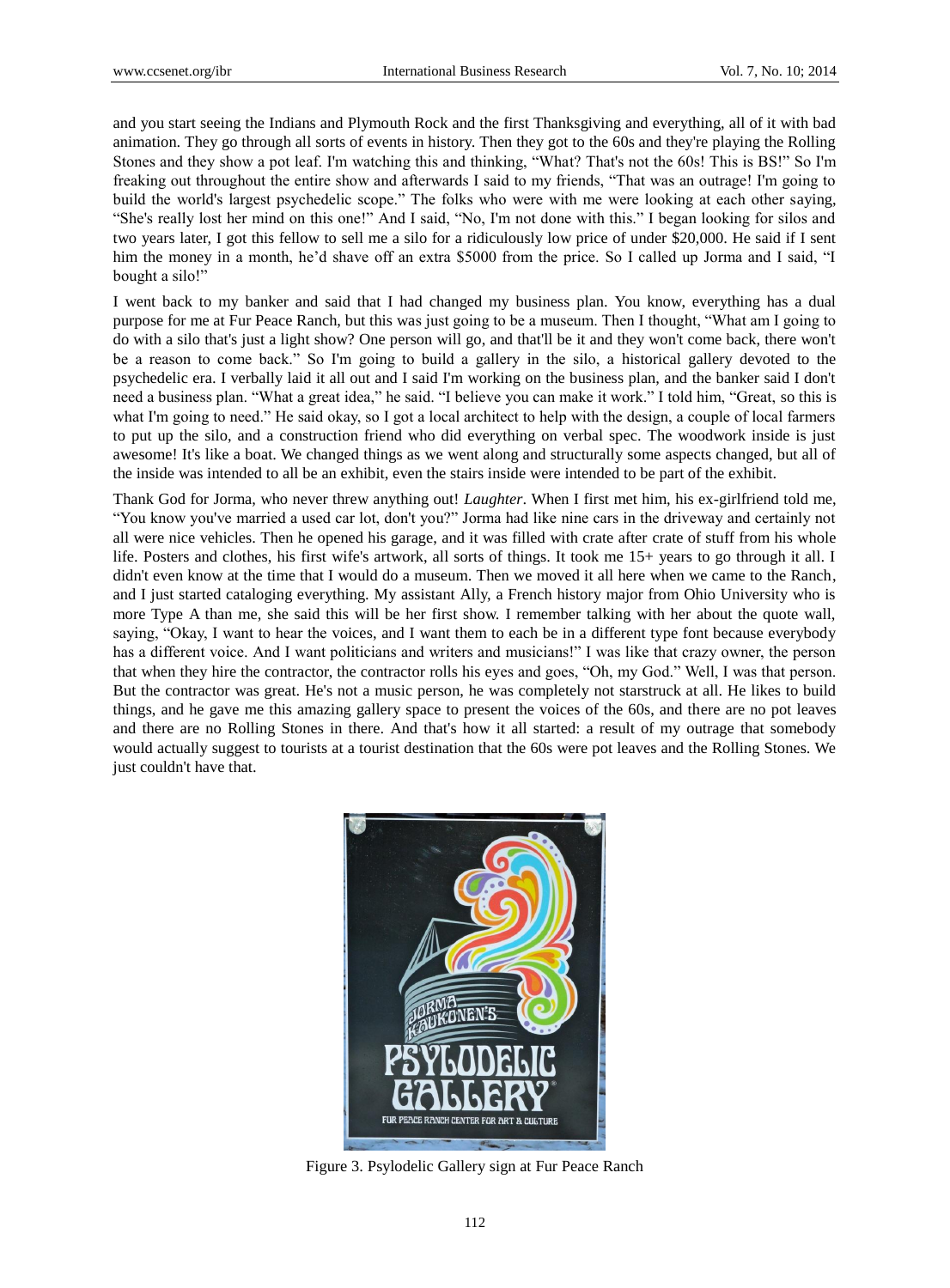# *INT: What do you hope to accomplish with the Psylodelic Gallery?*

*Vanessa*: I did it. What happened was that I created a gallery space that will educate this new generation about the 60s and that will also jerk the chain of the generation that remembers it and lived through it.

Jorma: And obviously, we hope to snag some people off the highway, and we do that sometimes. They're not beating a path to our door yet, but they do show up. I travel on the road all the time, and I'm a big fan of roadside America, so my metaphor for this is that it's a heck of a lot more interesting than the world's largest ball of twine! *Laughter*.

*Vanessa*: It's about an education, it's about telling a story. You know, the Rock 'n Roll Hall of Fame is wonderful, and their exhibits are amazing. But this is a different trip. It's busting out of the seams. I can't put everything in there that I want to.

*Jorma*: The Rock 'n Roll Hall of Fame is about rock 'n roll. But this is about more than just the music. I know it's hard to imagine, but not everybody was at Woodstock. *Laughter*.

*Vanessa*: It's about the voices of that very small window in time called the psychedelic era. It's told in the clothes, in the war, in the music that we played, in the instruments that we collected, in the books that we read and the art that we loved. Every one of those voices is attached not merely to each of the quotes, but also to Margaret's artwork and to Wavy Gravy's amazing story about his sleeping bag. It"s attached to the jewelry that they wore, to the controversial jewelry. There"s a piece in there that happens to look like a swastika; there's a huge story attached to that. The Wes Wilson concert posters we have there, they have a story to tell. It was all a way for people to understand, it's their voice.



Figure 4. Jorma and Vanessa Kaukonen in front of the Quotations Wall in the Psylodelic Gallery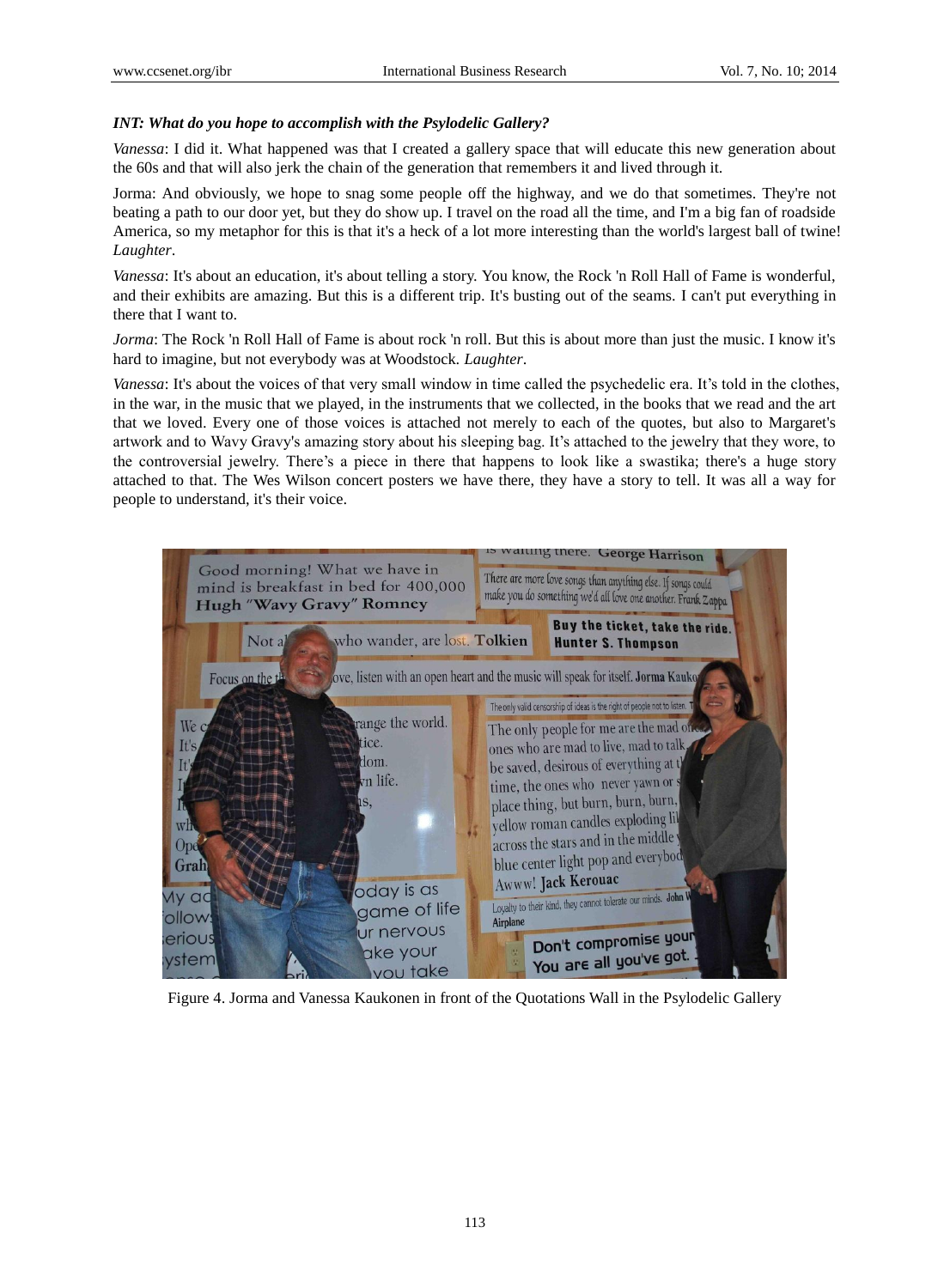

Figure 5. Jorma Kaukonen in front of an exhibit of musical artifacts in the Psylodelic Gallery

#### *INT: What are your plans for the future of Fur Peace Ranch?*

*Jorma*: That's a good question. At this point, we don't think we want to get any larger. I like the fact that you can actually remember everyone's name by the time the weekend is over. So I guess we"re just kind of riding the wave right now. We want to continue bringing great talent for teaching, offer great concerts, keep the Psylodelic Gallery going with good exhibits, and we would like to be a place that people will say, "If you're driving through southeastern Ohio, you should stop by the Fur Peace Ranch and check it out."

*Vanessa*: We've been riding the wave since we opened the doors. But we don't want to get bigger. We really don't want to be any bigger. One of our students, years ago, offered me the opportunity to build another Fur Peace Ranch on the West Coast. I'm like, how am I going to be able to be there with a cup of coffee waiting for my students when I have to be here? That's when the idea first came up for doing workshops on the road. We can actually go to other regions and offer the workshops.

*Jorma*: You can't franchise the Ranch. You just can't franchise this thing. It wouldn't work. You have to come to Darwin, Ohio, if you want to experience this. *Laughter*.

*Vanessa*: The cool thing for us is that once I learned that I can run this without Jorma being here, without him physically being here all of the time, then I knew this could be a success. In the beginning we were asking people to come here to teach. We had no history, there was no reputation for Fur Peace Ranch. We were asking people to come and teach, and they did not even know if our checks would cash! I can imagine what it must have been like for the artists when we called them!

*Jorma*: Well, in the beginning, I had to shame my friends into coming. *Laughter*.

Vanessa: Now we don't even have to call. They call us. Now I can't fit in everybody who wants to teach. And everybody wants to teach! Big names draw, we still believe that. But not every name that draws is a good teacher. So, as disappointed as we were with a couple of teachers we have had – people who were not comfortable breaking down the teaching approach to their songs …

*Jorma*: You know, in the old days when we learned to play, the people I learned from did not break it down. They just played the music for you, and said, "Here's how it goes." Then we worked on it and we came back and said, "How's this?" And they'd say, "You suck!" *Laughter* That's exactly the way it was. My musical muse has been the Rev. Gary Davis and for the same reason that I like Eric Clapton more than Jimi Hendrix. Because it"s more orderly and I can comprehend a little bit better what is going on. When I'm playing acoustic guitar, I know what I'm doing, I know exactly what I'm doing. I can show people what I am doing, I can explain what is going on. With some of these other guys, they're old school, they're brilliant, but they've never really thought about it so they can't really verbalize what they"re doing.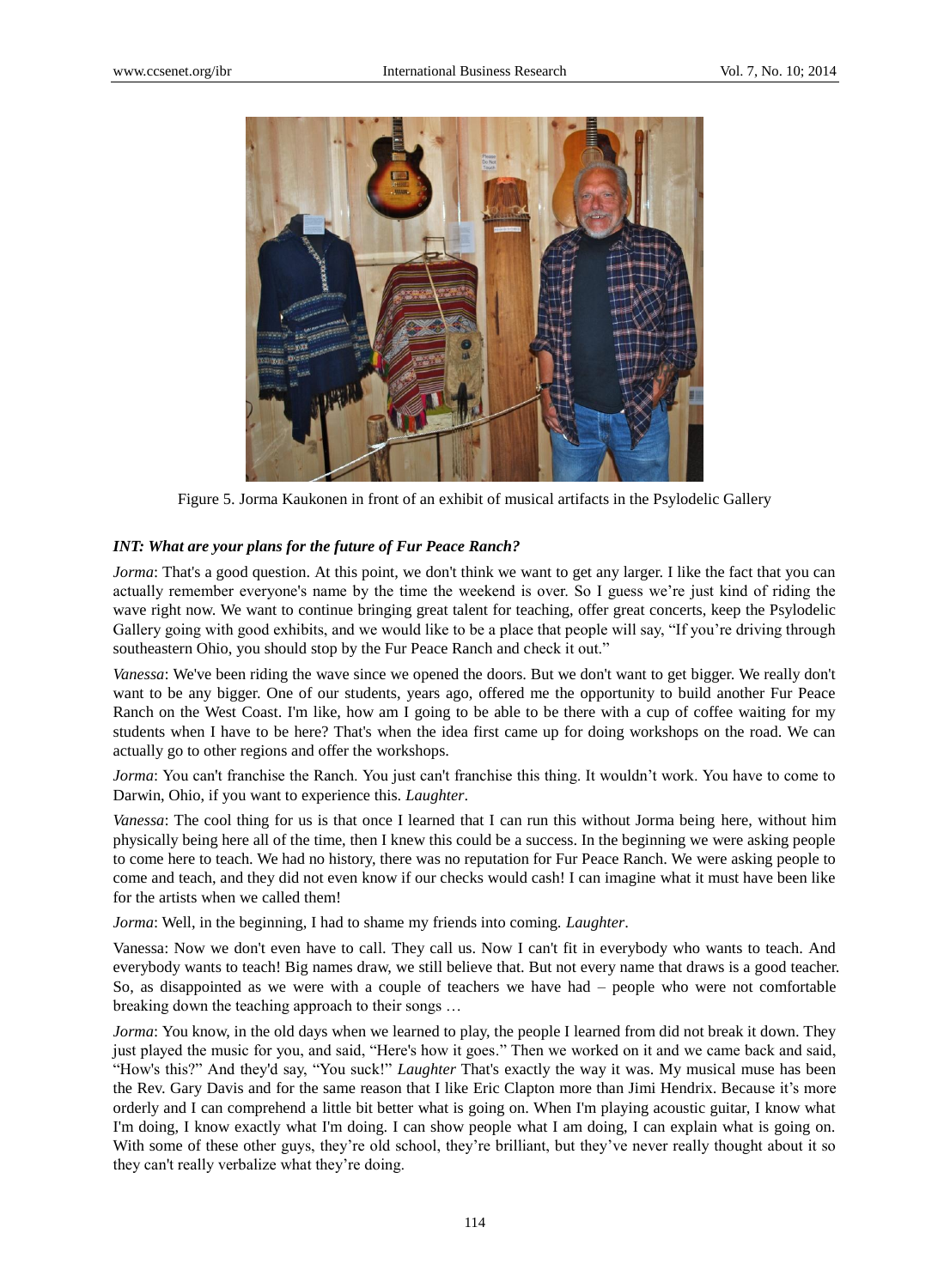Most of the people who come here as students are not prepared to learn the way we did, to just hang out with a musician, watch him, pester him, and learn how to play that way. They don't have the ability to do that. Not that you can't learn it, but they like to have things tabbed out, they don't have the ear training. Besides, they only have four days here in which to learn. I'm not critical of modern learning methods. There's so much good stuff on YouTube and gadgets that allow you to slow stuff down without changing riffs. Like our site, breakdownway.com. *Laughter*. You know, it's all good, having stuff like that, because it's a different time now than when I learned to play. So what we need in teachers here are people who can fit into our view of how the workshops should run. We don't tell people how to teach. Everybody does it differently. For example, I'm very anecdotal about how I teach. A lot of other people write their stuff out, but I don't do that. But in any case, we need people that can actually communicate and help the students feel comfortable without feeling that they only have four days and they just don't have time to actually grasp what's going on. This way, they get to take notes home, they get to take recordings home, things have been explained in a way that can be replicated once they get home, and so forth. That's just the way it is here at the Ranch. You get to go through several songs in a weekend, at the very least. It's such a learning experience.

I have taught guitar since back in the very early 1960s, since the first years of the Airplane. I made more money teaching guitar than I did in the band. In fact, I made no money in the band, so it was easy to make more money than that! *Laughter*. When we first started doing workshops at the Ranch, we would do like 17 songs in a weekend. It was kind of the approach where we said, "Okay, we got that one down, let's do another one." We don't do that anymore. We try not to do more than four songs, and we make them all accessible, and we know people go home with a song. So they have something to show for their time once they get home, when someone asks them, "What did you learn at the workshop?" Not just some stupid little lick that only means something to you. "Yeah, yeah, that's great, but can you play a song?" "Well, I didn't learn any songs, I just learned a lick." Instead, they go home from our workshops with a couple of songs they can play. We don't do 17 songs in a weekend anymore.

# *INT: You two are a great team. There's going to come a time where, for one reason or another, you will remove yourself from this business. Will it continue on?*

*Jorma*: That's a good question. I mean, nothing lasts forever. We all know that. People say to me, "are you ever going to retire?" And I say, "retire from what?" But you are right, at some point things will change. So I guess the answer is, we don't know.

*Vanessa*: We are really just living for the moment. Yes, I know what my schedule is next week. And I know which of my staff will be here in the next couple of weeks and what they will be doing, and I know what my workshop and music schedule is going to be for the coming season.

*Jorma*: From the point of view of creating some sort of enduring monument to oneself, you'd like to see it getting to 100 years. People saying, "Yeah, we"re going to Fur Peace Ranch, it's been around for 100 years." That's probably not going to happen, but it might. Who knows?

*Vanessa*: We can really get anal about it, and say we"ll leave it in a trust and say it has to be run in this way or that, and that we"re cashing out and going to Tahiti! *Laughter*. But we"re not going to do that.

For some people, at the first sign of trouble with their business, they'll sell it. Not me. I almost lost my shirt the first year. I wasn't charging enough. I've made every mistake an owner can make. And I thought, "Oh my God, I just signed away my life. Why did I go to the bank for financing? Why didn't I use my own money?" And I just remember that I believed that this would work. It is working. But 2008 and 2009 were excruciatingly horrible years in the financial world. And my 97% return rate among attendees? Some of these people were losing their jobs at the time. We have a broad spectrum of backgrounds among the people who come here. We"ve got blue-collar workers and we've got white collar. 60% of them are lawyers, doctors, people working in finance, and many of the financial people were losing their jobs.

*Jorma*: When the stuff really hit the fan, we had guys coming in saying, "I just lost my job and I figured, screw it, I'm going to Fur Peace Ranch!" *Laughter*. But, over the next year or so, when the reality of all this set in, one of the things that happened to us was that we could no longer be as adventuresome with our teachers. We had been taking a lot of risks with really interesting teachers, but it didn't matter. We had maybe six teachers here, and it didn't matter if all the classes were full or not because at that time we could afford to run things that way. But with the financial realities of 2008 and 2009, we couldn't really run things like that any more.

*Vanessa*: We bring in the teachers that we know will sell out, that are going to offer a great class. But 2011 and 2012 were great years for us. We weathered the financial crisis and its aftermath, though it was a little scary at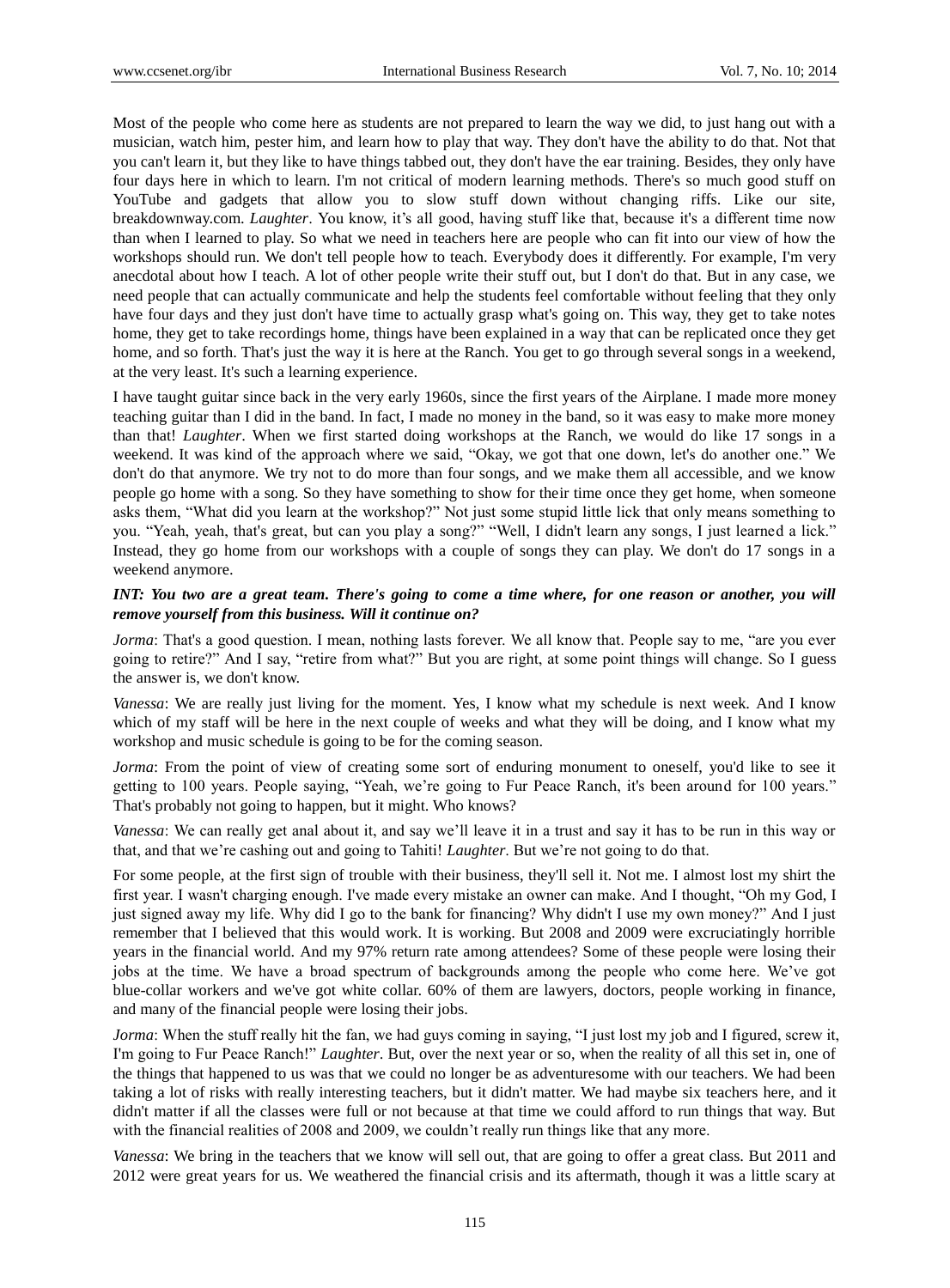times. I didn't fire anybody; everybody is still here, I still paid everybody. As a matter of fact, we put a store up in the shopping mall because I thought, "Well, we weathered that, so I'm going to build a new store, and a silo too!" *Laughter*. And that's saying that if you're going to lose, lose big. You have to take a risk if you want to be different. We're unique! You can't stop being unique or somebody else will come along and replace you. You can't stop taking risks. You just can't.

### *INT: What would be your advice to someone who wanted to go into the music field?*

*Vanessa*: Don't quit your day job!

*Jorma*: Actually, I would not give that advice, unless it was a family member! *Laughter*.

*Vanessa*: You did! You did! Remember that kid, that young budding guitar player, one of the baggers at the grocery store? He was going to Nashville and you were trying to get through the grocery line. Remember that kid? And he said to Jorma, "I'm going to Nashville. Do you have any advice for me?" I thought, "Oh shoot, Jorma, don't say it. Don't say, "don't quit your day job, kid!"" But he did! He said it! *Laughter*.

*Jorma*: But I was joking because the real advice is that you have to love it. You have to be prepared to give up your day job. You have to be prepared to sleep on people's couches, to travel in vans and sleep in your van, to share hotel rooms and do all kinds of stuff. You need to love it and to have no expectations. You will never be disappointed then!

*Vanessa*: You also have to put legs on your prayers. If this is what you want, then you have to work for it. Yes, sometimes lucky breaks happen. A lucky break happened with the Jefferson Airplane!

*Jorma*: Exactly! Lucky breaks happen all the time. To be honest with you, that's really where the rubber meets the road. But if you're not out there doing it, you can't have a lucky break. You need to be out there doing it in order to give an opportunity for that lucky break to happen. At some point, somebody who will matter in your life needs to hear you and go, "Yeah." You need to keep putting it out there.

*Vanessa*: If you want to succeed - well, look at a lot of the young artists who came up, back in the 50s and 60s. There were a lot of one hit wonders. We remember the song, but can't tell you who did it because we never heard from them again, for whatever reason. But if it's what you want, anyone can change a career. I don't think Jorma is going to change his career at this point, but we"re not getting rich with the Fur Peace Ranch. It's working, but we cannot retire. We put much more into this than we actually get back. So after 16 years, we're still here. If I quit building things then maybe it would be different … *laughter* … but that's the way it is. It's like, okay, expenses are going up, and I don't ever really raise my fees enough to cover what's going on. But it pays for itself.

*Jorma*: And I need to tour, not just because that's how we support ourselves. I mean, that's my job, and I love to do it. I would not be happy if I wasn't touring.

# *INT: Knowing what you know now, if you could reverse course, would you have made a different decision 17 years ago and not created the Fur Peace Ranch?*

*Jorma*: No, not at all. No. You've got to do something and what could be more fun than this? As long as when you put your elbows out you don't touch wood, it's good. *Laughter*.

### **References**

- Balkin, N. (2014, January 29). *Berklee Launches Institute for Creative Entrepreneurship*. Boston, MA: Berklee College of Music. Retrieved from http://www.berklee.edu/news/berklee-launches-institute-creative-entrepreneurship-panos-panay-namedfounding-managing
- Berklee College of Music. (2013). *Rethink Music: New Business Models in the Music Industry.* Boston, MA: Berklee College of Music. Retrieved from http://rethink-music.com/wp-content/uploads/2013/06/RMVFinalEdit.pdf
- Covert, A. (2013, April 25). *A decade of iTunes singles killed the music industry.* CNN Money. Retrieved from http://money.cnn.com/2013/04/25/technology/itunes-music-decline/index.html
- Pollstar. (2014, January 10). *Pollstar's 2013 North American Numbers*. Retrieved from http://www.pollstar.com/news\_article.aspx?ID=808976
- The Economist. (2007, June 5). *The music industry: A change of tune*. Retrieved from http://www.economist.com/node/9443082/+DOI